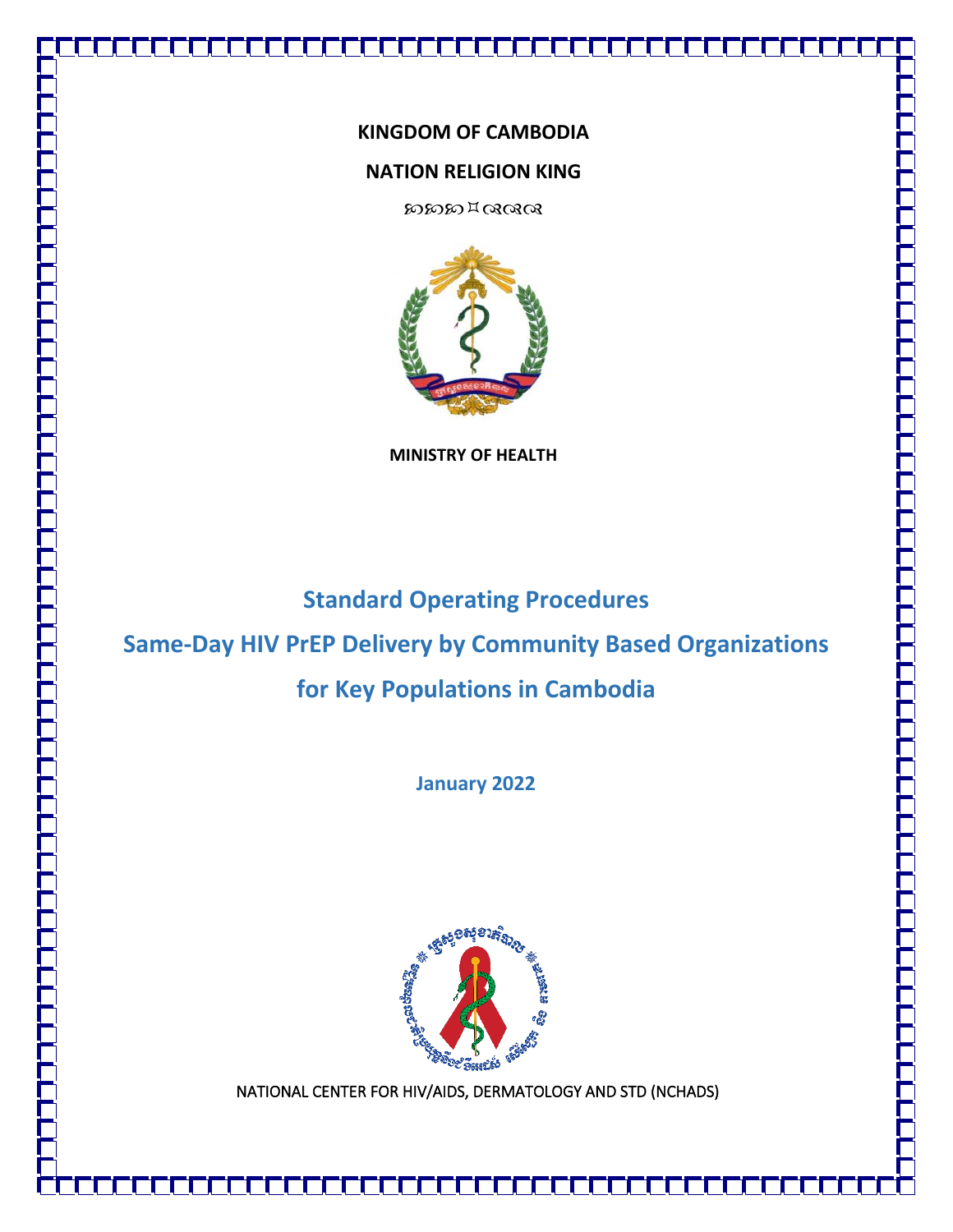# **Content**

<span id="page-1-0"></span>

| 2.9 Adherence and retention<br>16 |
|-----------------------------------|
|                                   |
|                                   |
|                                   |
|                                   |
|                                   |
|                                   |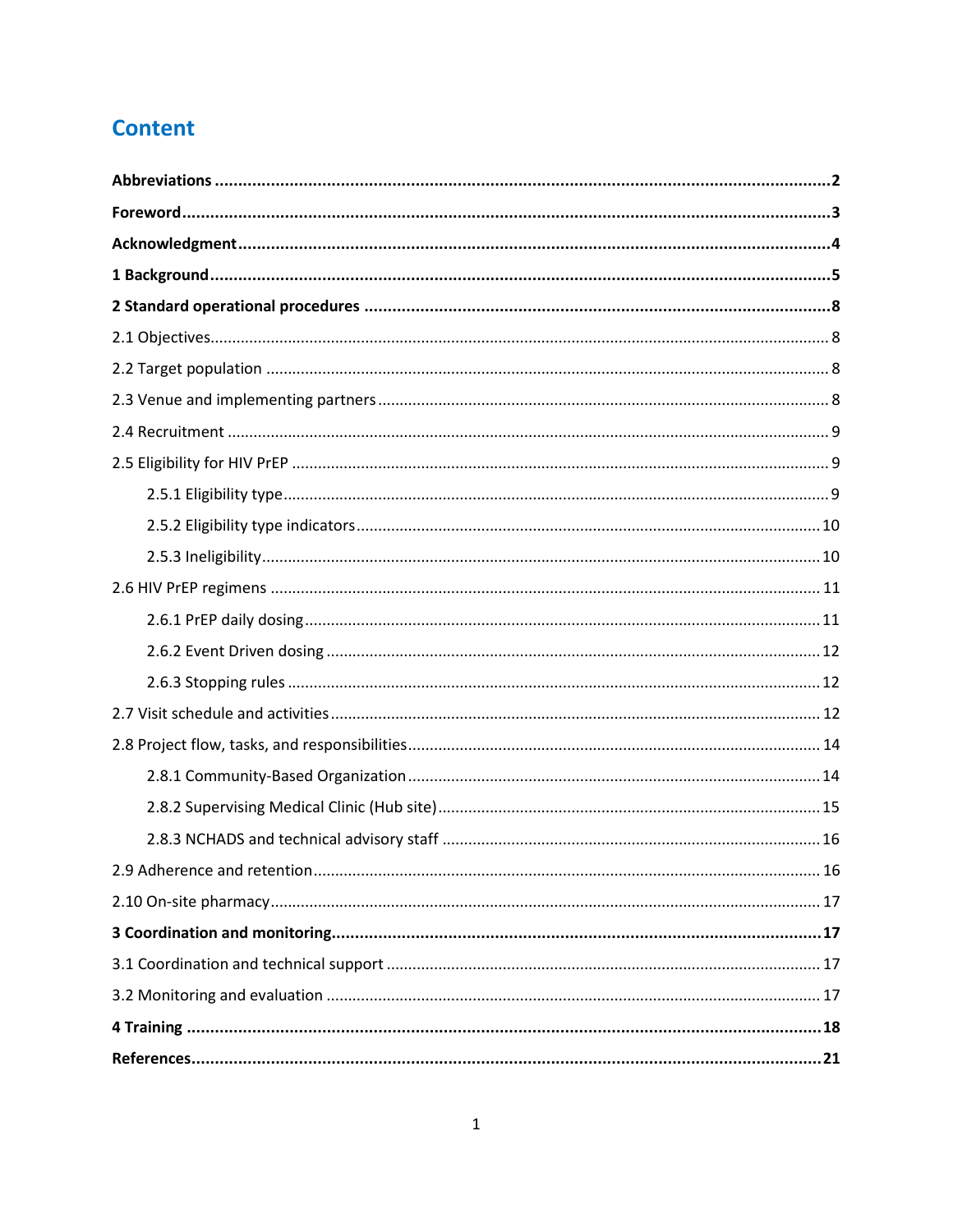# **Abbreviations**

| 3TC           | Lamivudine (antiretroviral drug)                    |
|---------------|-----------------------------------------------------|
| CAB           | <b>Community Advisory Board</b>                     |
| <b>CBO</b>    | Community-Based Organization                        |
| CrCl          | <b>Creatinine Clearance</b>                         |
| ED            | Event-Driven                                        |
| <b>FEW</b>    | Female Entertainment Worker                         |
| <b>HBsAg</b>  | Hepatitis B surface Antigen                         |
| <b>HCV</b>    | <b>Hepatitis C Virus</b>                            |
| <b>HIV</b>    | Human Immunodeficiency Virus                        |
| <b>KP</b>     | <b>Key Populations</b>                              |
| <b>MHC</b>    | Men's Health Cambodia                               |
| <b>MSM</b>    | Men who have Sex with Men                           |
| <b>NCHADS</b> | National Center for HIV/AIDS, Dermatology and STD   |
| <b>PEP</b>    | Post-exposure Prophylaxis                           |
| PrEP          | Pre-Exposure Prophylaxis                            |
| <b>PWID</b>   | Person who Injects Drugs                            |
| <b>PWUD</b>   | People who Use Drugs                                |
| <b>HIVST</b>  | <b>HIV Self-testing</b>                             |
| <b>STI</b>    | <b>Sexually Transmitted Infection</b>               |
| <b>TDF</b>    | Tenofovir Disoproxil Fumarate (antiretroviral drug) |
| <b>TGW</b>    | Transgender Women                                   |
| ТРНА          | Treponema Pallidum Hemagglutination Assay           |
| US-CDC        | US Centers for Disease Control and Prevention       |
| <b>WHO</b>    | World Health Organization                           |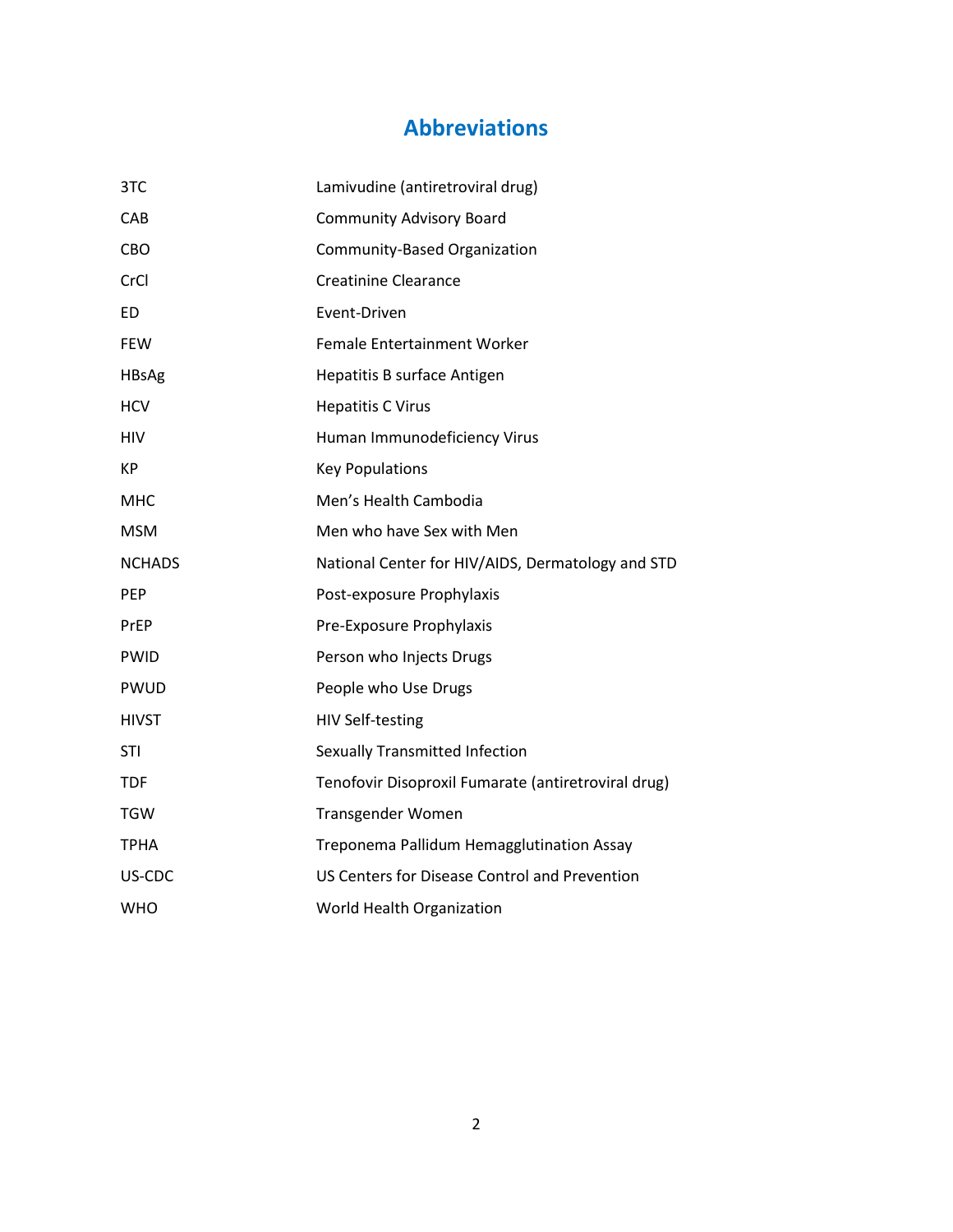# **Foreword**

The standard operating procedures (SOP) on Same-Day HIV PrEP Delivery by Community-Based Organizations for Key Populations in Cambodia is an initiative to provide PrEP in communities. This approach complements the strategy of HIV/AIDS prevention and to increased HIV case detection, aiming at achieving the goal of elimination of new HIV infections by 2025.

The National Centre for HIV/AIDS, Dermatology and STD and development partners has developed this SOP to guide the implementation of this innovative approach to facilitate the access to PrEP services by key populations.

The Ministry of Health agreed and officially approved these standard operating procedures (SOP) on Same-Day HIV PrEP Delivery by Community Based Organizations for Key Populations in Cambodia and expects that NCHADS and all development partners will implement this SOP with more effectively and efficiency.

> Phnom Penh, | 4 / 6 ↓ / 2022 by, Minister of Health 26 x 14

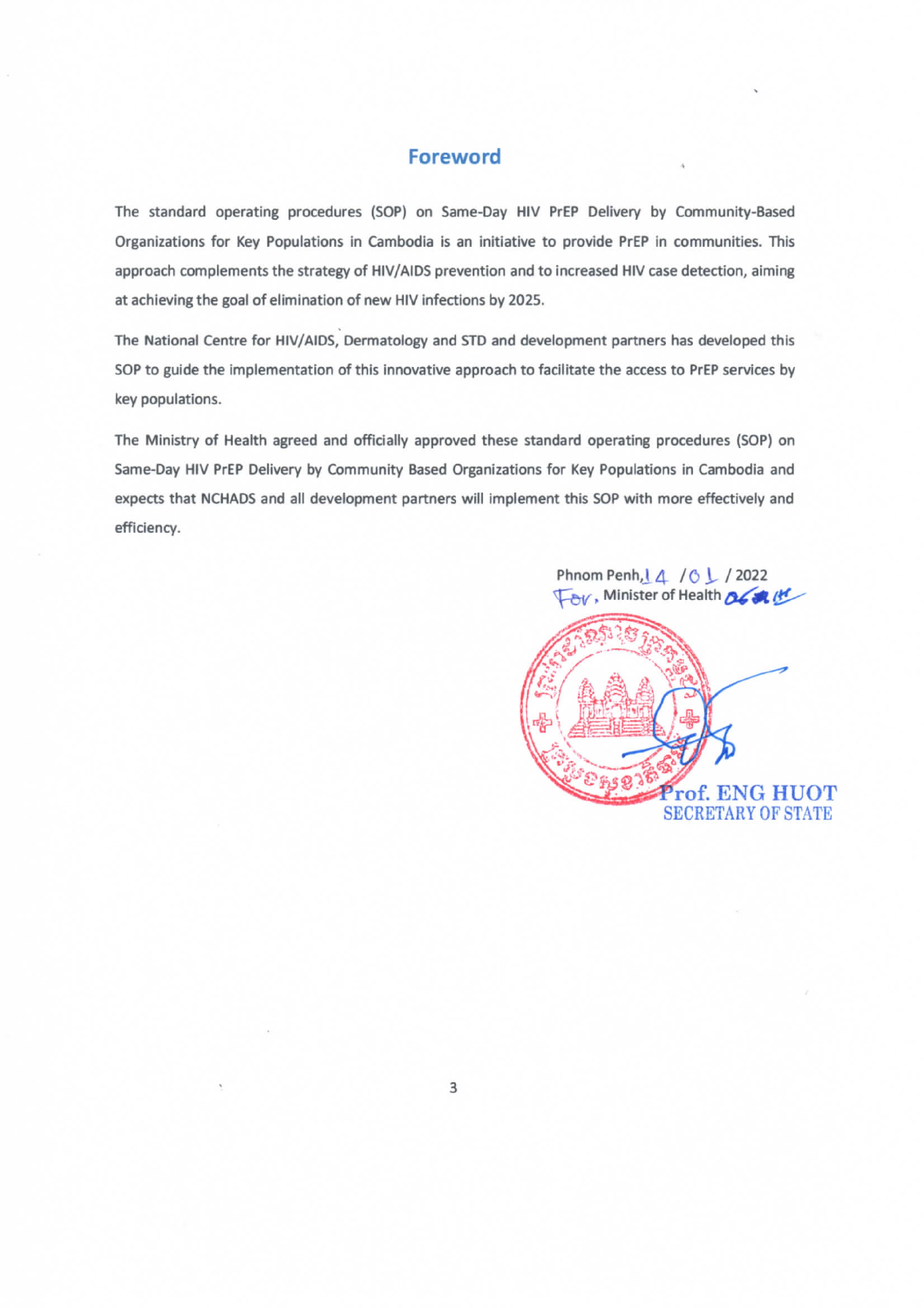# **Acknowledgment**

The National Center for HIV/AIDS, Dermatology and STD would like to express its appreciation and great gratitude to the members of technical working group on HIV prevention, care and treatment that made all necessary efforts in developing the standard operating procedures on Same-Day HIV PrEP Delivery by Community Based Organizations for Key Populations in Cambodia.

The National Center for HIV/AIDS, Dermatology and STD would like to extend its particular appreciation to Dr. Lan Van Seng, Dr. Samreth Sovannarith, Dr. Ngauv Bora, Dr. Tep Samnang and others from NCHADS, Dr Frits van Griensven, Dr. Steve Wignall, Dr. Chel Sarim, Mr. Nhim Dalen and Mr. Keo Vannak from EpiC-FHI360, Dr. Deng Seronghea from WHO, Mr. Ung Polin from UNAIDS, Mr. Choub Sok Chamreun and his team from KHANA, Mr. Kem Vichet and his team from MHC, Mr. Pagna Dork and his team from MHSS, Mr. Chhorn Ann and his team from CWPD and other NGOs, who helped coordinate with experts in collecting information, reference documents, case studies, research papers and experiences from other countries for the development of this SOP.

Phnom Penh, O. C. 1. 0. 1. 12022 Director of National Center for HIV/AIDS, Dermatology and STD Dr.OUK VICHEA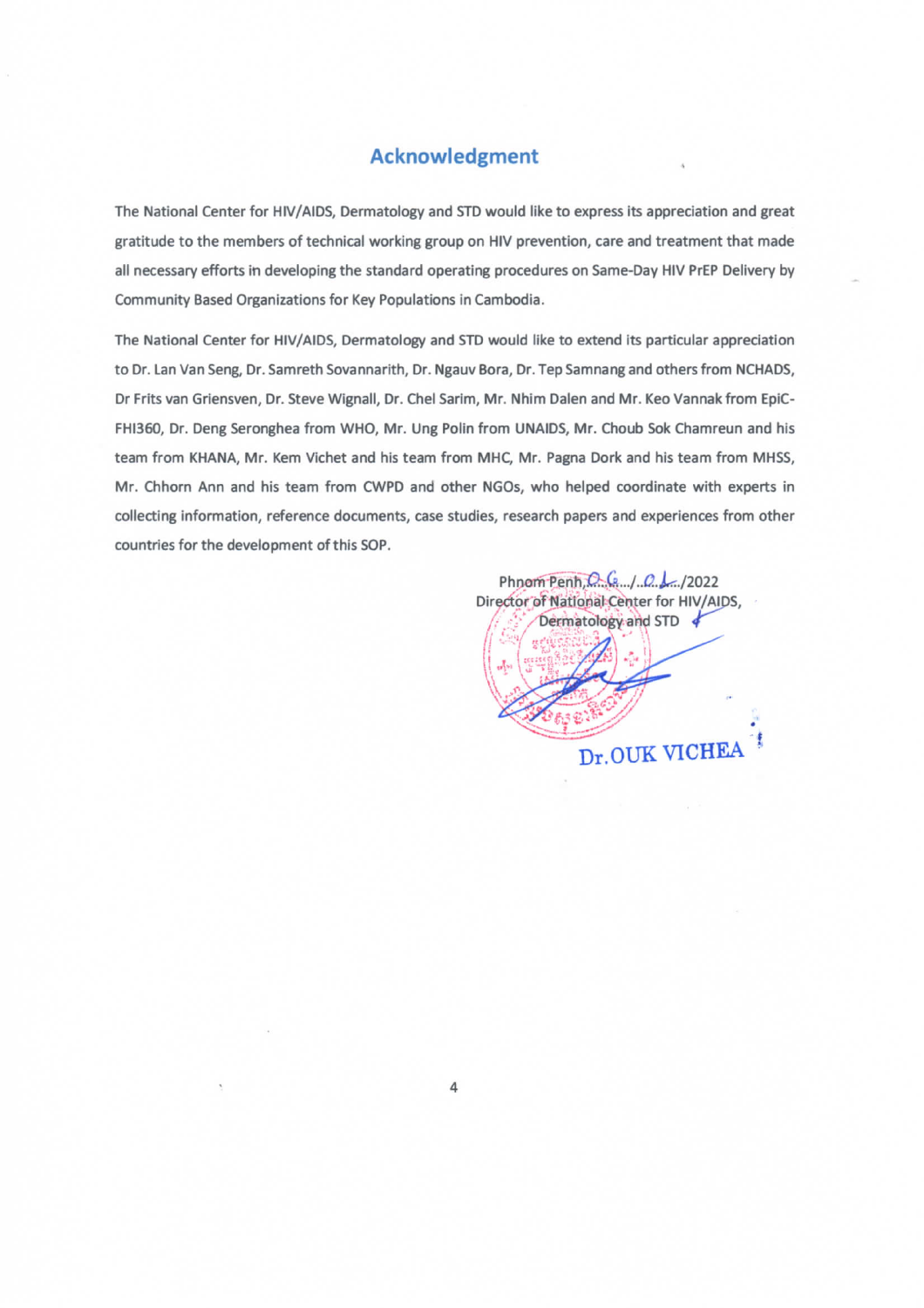# <span id="page-5-0"></span>**1 Background**

Cambodia has achieved its UNAIDS 90-90-90 goals and is moving toward reaching elimination of HIV new infections by 2025. However, challenges remain in reaching certain sub-sections of key-populations (KP) at risk for HIV and in finding undiagnosed cases of HIV infection. According to the integrated behavioral and biological survey (IBBS) in 2017, HIV prevalence was 3.2% among female entertainment workers (FEW)<sup>1</sup>; 15.2% among persons who inject drugs (PWID) in 2017<sup>2</sup>; 4.0% among men who have sex with men (MSM) and 9.6% among transgender women (TGW) in 2019<sup>2</sup>. While the HIV prevalence has been decreasing among FEW and has remained stable among PWID, it has been rapidly increasing among MSM and TGW, particularly in more urbanized areas of the country (i.e., in and around Phnom Penh and Siem Reap, Banteay Meanchey and Battambang Provinces).<sup>3</sup> To prevent the further spread of HIV infection among KP members the Government of Cambodia introduced HIV Pre-exposure Prophylaxis (PrEP) as a part of combination HIV prevention (also including early or immediate antiretroviral therapy [ART], or 'treatment for prevention'). The "KhmerPrEP" program was first introduced in Phnom Penh and Siem Reap, with plans to scale up around the country's HIV high-burden provinces through 2023.

The high HIV rates and population sizes of MSM and TGW at risk for HIV infection (44,000 and 6,300, respectively<sup>4</sup>), make them a main focus of the PrEP program. PrEP implementation began in July 2019 and September 2021, 1,364 individuals have been enrolled in PrEP. The number of PrEP sites increased from two in 2019 to ten by early 2021. Under the 2021-2023 Global Fund grant, the National Center for HIV, AIDS, Dermatology and STD (NCHADS) will be expanded up to 15 provinces/city and has set a target of 3,500 PrEP recipients by the end of 2021; 7,000 by the end of 2022; and 10,000 by the end of 2023. However, at the current rate of enrollment, these numbers are unlikely to be reached. During Quarter 1 of 2021, enrollment fell short by approximately 400 cases. If this trend continues only 4,065 will be enrolled by the end of 2023 (see Figure 1). To improve retention of existing clients and to reach future enrollment targets, additional HIV PrEP delivery methods and demand creation activities are therefore necessary.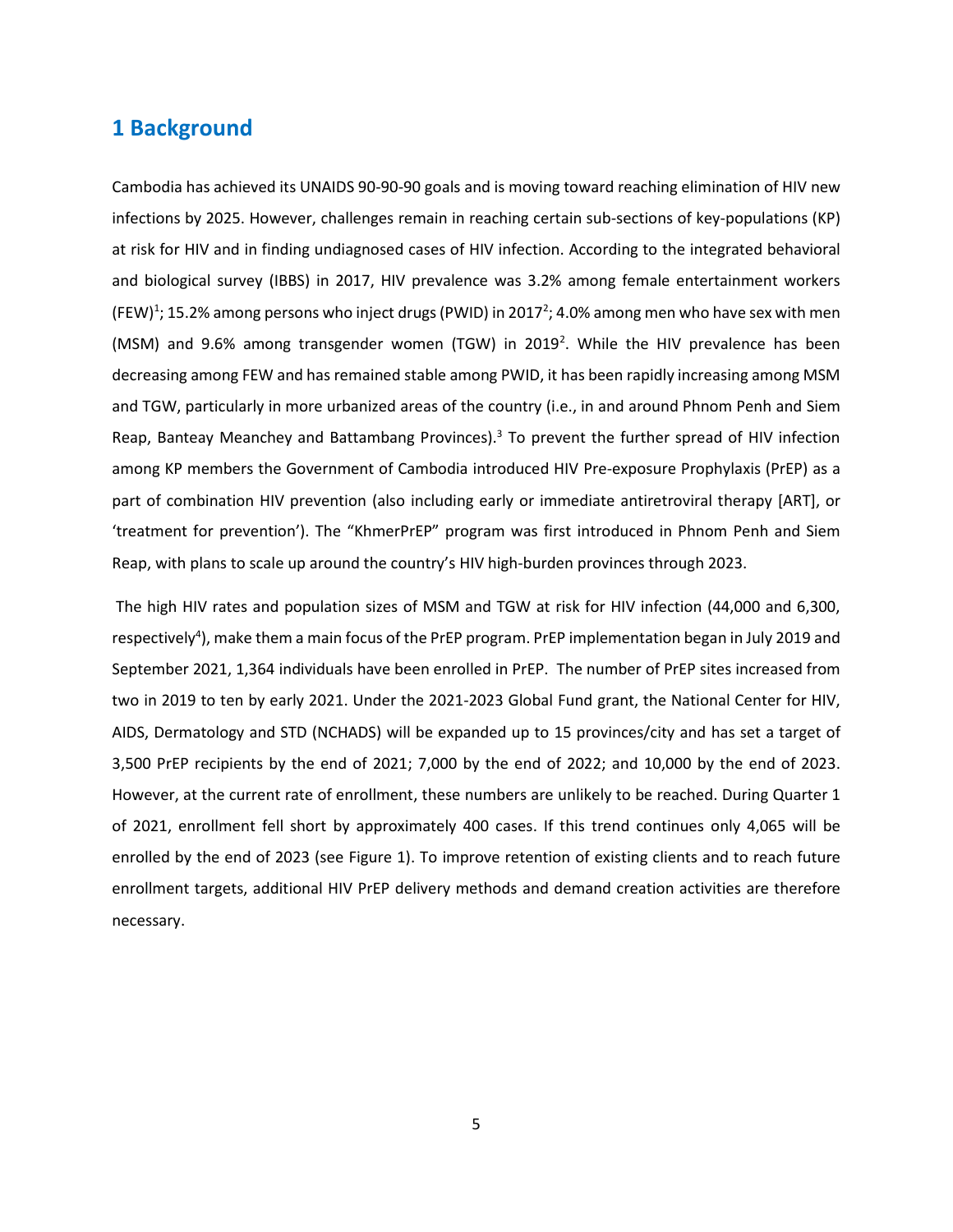

Knowledge and understanding of HIV infection status is important to succesful delivery of HIV prevention services for key populations, including PrEP and ART for prevention. However, according to 2019 IBBS, 35.1% of MSM and 22.6% of TGW in Cambodia had never been tested for HIV infection before, and of those who did test, 34.7% of MSM and 31.0% of TGW had not been tested during the past 6 months.<sup>3</sup> Increasing uptake and frequency of HIV testing may therefore be a promising avenue for reaching and enrolling additional HIV PrEP beneficiaries and realizing KhmerPrEP enrollment targets. The availability of PrEP for prevention may, in turn, attract some for testing who might otherwise not be interested. As a result, testing offers opportunities to promote PrEP and PrEP availability encourages others to get tested. In **Table 1** several data-sources are combined to estimate the number of at-risk MSM and TGW in Cambodia who have not recently been HIV tested. This "back-of-the-envelope" calculation indicates that there are currently more than 26.000 MSM and TGW who are in need of HIV testing, and who may benefit from HIV PrEP if found HIV negative.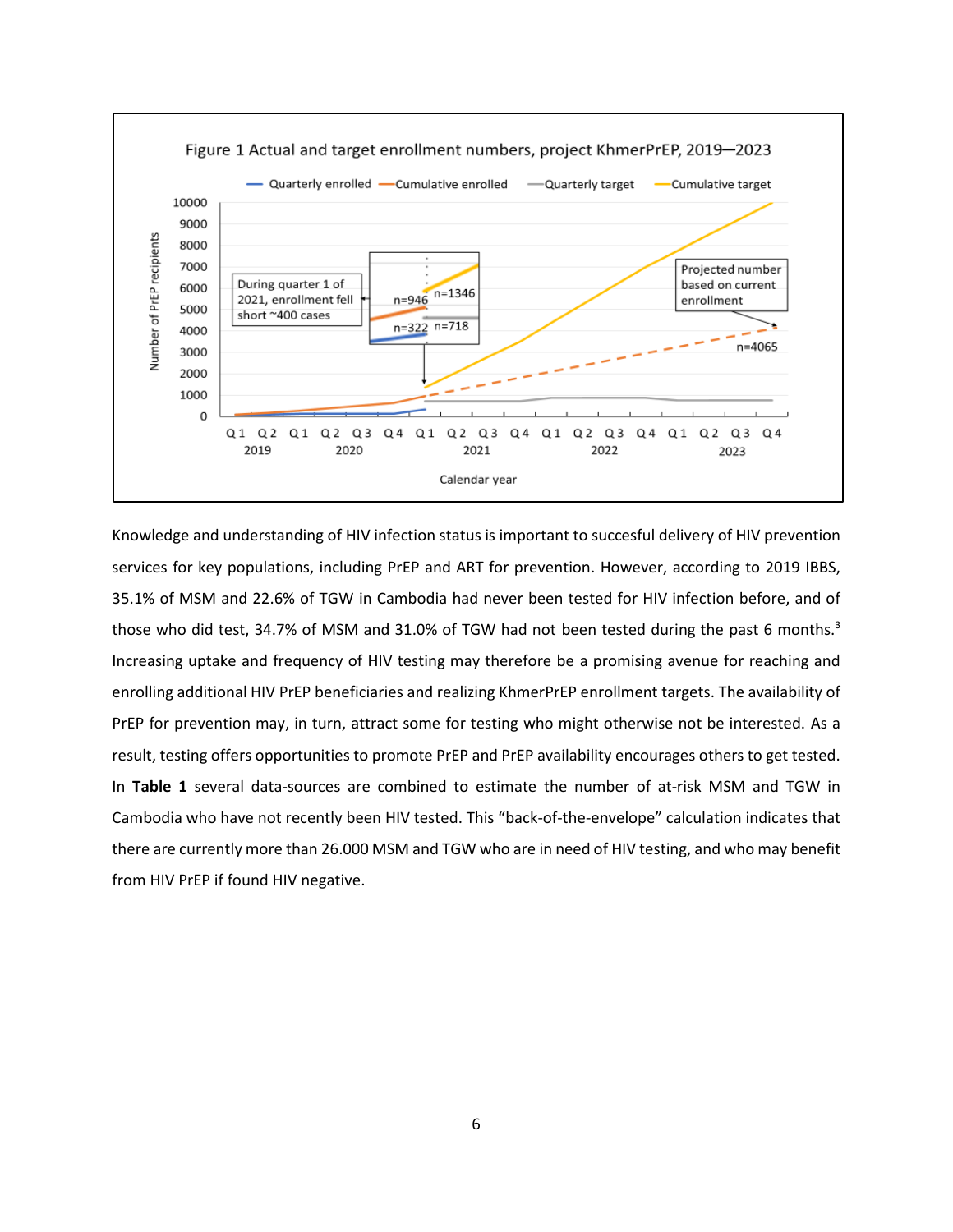| Table 1 Estimated number of not recently tested HIV PrEP candidates among MSM |               |              |             |                |                |  |  |
|-------------------------------------------------------------------------------|---------------|--------------|-------------|----------------|----------------|--|--|
| and TGW in Cambodia, 2021                                                     |               |              |             |                |                |  |  |
|                                                                               | HIV           | Estimated at | <b>HIV</b>  | Already on     | Estimated      |  |  |
|                                                                               | prevalence in | risk         | negative    | PrEP(n)        | number of PrEP |  |  |
|                                                                               | $IBBS3$ (%)   | population   | segment (n) | (estimated     | candidates (n) |  |  |
|                                                                               |               | $size4$ (n)  |             | from           |                |  |  |
| Population                                                                    |               |              |             | monitoring $5$ |                |  |  |
| Men who have                                                                  | 4             | 44,000       |             | 1,073          | 41,177         |  |  |
| sex with men                                                                  |               |              | 42,250      |                |                |  |  |
| Transgender                                                                   | 9.6           | 6,300        | 5,695       | 237            | 5,458          |  |  |
| women                                                                         |               |              |             |                |                |  |  |
| Female                                                                        |               |              |             |                |                |  |  |
| entertainment                                                                 | 3.2           | 51,213       | 49,574      | 117            | 49,457         |  |  |
| workers                                                                       |               |              |             |                |                |  |  |
| People who inject                                                             | 15.2          | 3,202        | 2,715       |                | 2,715          |  |  |
| drugs                                                                         |               |              |             |                |                |  |  |
| Total                                                                         |               | 104,715      | 100,234     | 1,427          | 98,807         |  |  |

Strategies to increase HIV testing include friendlier and more efficient services; same-day access to HIV PrEP and ART; HIV self-testing; and provider initiated opt-out testing and HIV Self-Testing (HIVST). While some of these strategies have been successful in attracting certain subsections of MSM and TGW, they have not been able to reach internationally accepted HIV testing targets. World Health Organization (WHO) and US Centers for Disease Control and Prevention (US-CDC) guidelines recommend that in highrisk situations, key-population members (including those who are on HIV PrEP) are screened for HIV infection every 3 to 6 months. $^{\rm 6,7}$ 

In recent years, KP-assisted same-day HIV PrEP service-delivery models have been proposed to help increase the number of PrEP recipients in a variety of settings. These models have been successfully implemented in neighboring countries, such as Vietnam and Thailand.<sup>5, 8, 9</sup> In both situations, KP-assisted service delivery was effective in increasing uptake of HIV testing, especially of MSM and TGW not recently tested or untested. Essential in the delivery of KP-assisted services are the presence of a destigmatized, non-judgmental, and accepting environment and pivotal roles and responsibility for peer staff and community members in the design, marketing and daily running of the program. Peer-staff perform online and offline screening and recruitment, conduct counseling, collect specimens, perform rapid on-site testing and dispense antiretroviral drugs. Peer-staff assure clients understand HIV PrEP, take informed consent, and collect monitoring and evaluation data. They are also available to answer client questions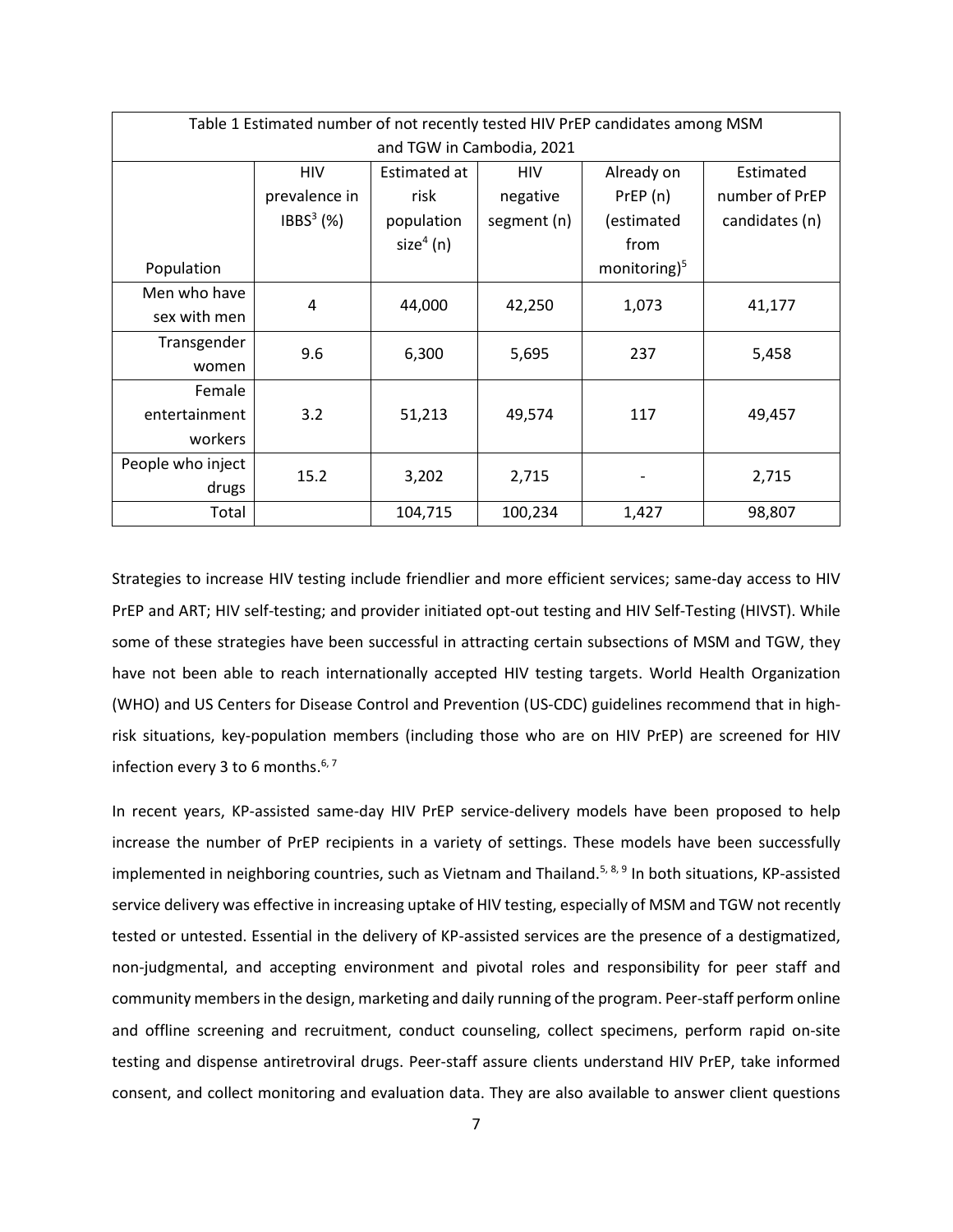and responsible for regular messaging to maximize HIV PrEP adherence and retention in the program. The provision of same-day delivery is essential to avoid unnecessary loss-to-follow-up during the enrollment process. For the KhmerPrEP program to reach its enrolment targets, increase the number of HIV PrEP beneficiaries and decrease the number of new HIV infections, KP-assisted service delivery may be an essential next step for Cambodia as part of its efforts to eradicate HIV from the country by 2025.

# <span id="page-8-0"></span>**2 Standard operational procedures**

## <span id="page-8-1"></span>**2.1 Objectives**

These standard operational procedures (SOP) will serve as a detailed guide for the implementation of KPassisted, medically supervised, same-day HIV PrEP service delivery for MSM, TGW, FEW and PWID in Cambodia. This document describes procedures, tasks, and responsibilities at every step of KP-assisted service delivery. This SOP should be considered a supplement to the existing PrEP SOP implemented as part of Project KhmerPrEP guided by the Ministry of Health's approved PrEP Concept Note<sup>10</sup>. The visit schedule of activities and all data record forms will remain the same, with the exception of some data collected at the clinic level.

# <span id="page-8-2"></span>**2.2 Target population**

The target population of KP-assisted same-day HIV PrEP service delivery are healthy HIV-negative MSM. TGW, Female Entertainment Workers (FEW) and People Who Use or Inject Drugs (PWID/PWUD), age older than 15 years-old who want or need to protect their sexual health or that of their sexual partners.

#### <span id="page-8-3"></span>**2.3 Venue and implementing partners**

The venue of implementation of KP-assisted same-day HIV PrEP service delivery are the online-, offline and physical premises of the CBO Drop-In-Centers (DIC). Local non-profit Community-Based Organizations (CBO) conducting HIV prevention work and promoting the health of MSM, TGW, FEW and PWID/PWUD across Cambodia are ideal, friendly settings attractive to KPs. Most have a long history and a wealth of experience in HIV prevention activities among KP communities and have been robust NCHADS partners in range of locally and internationally funded programs in HIV/AIDS. They have a large base of motivated volunteers of different backgrounds.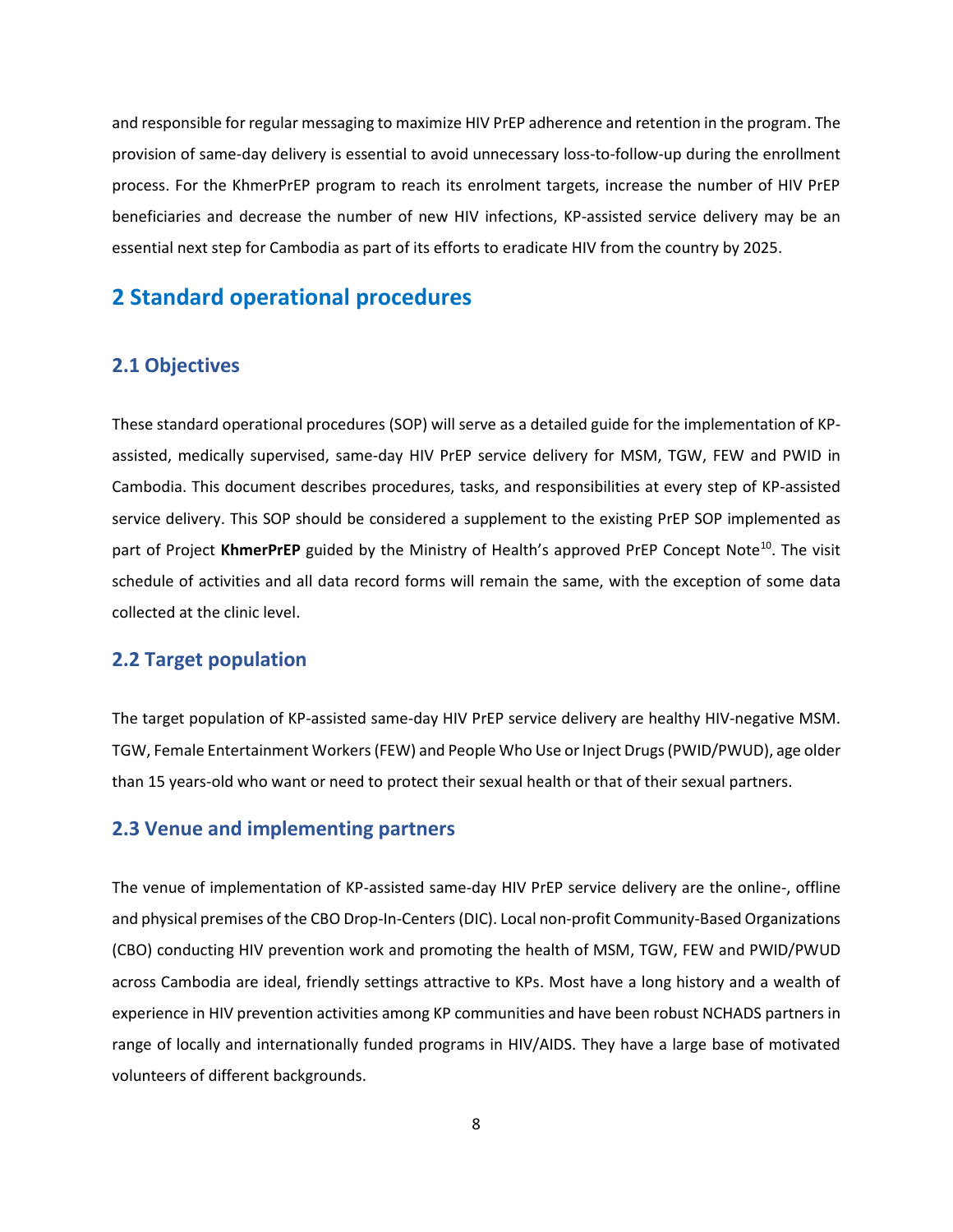For the implementation of KP-assisted medical supervised services, CBOs will closely collaborate with the nearest existing PrEP or ART site experienced in providing medical services to persons at risk for or are HIV infected. They should have experience including HIV and Sexually Transmitted Infection (STI) testing services, prevention of sexual, parenteral and mother-to-child transmission, HIV PrEP, HIV Post-Exposure Prophylaxis (PEP) and ART. The supervising physicians will provide medical oversight to the CBO, including supervision of HIV, STI and creatinine clearance diagnostic services and prescription and dispensing of HIV prophylactics drugs on location at the CBO.

## <span id="page-9-0"></span>**2.4 Recruitment**

Recruitment of MSM, TGW, FEW and PWID for HIV PrEP eligibility evaluation will be conducted by trained CBO staff on location (walk-in), virtually via social media, during HIV prevention outreach at venues and following HIVST. All MSM and TGW evaluated for HIV PrEP will have their sexual health behavior history taken by a trained CBO counselor to determine eligibility type (see section 2.5.1). Counselors will also provide education about HIV PrEP (risks and benefits, visit schedule, collection of specimens, stopping and starting rules, daily and intermittent dosing, importance of adherence, etc.). All PrEP candidates will need to provide oral informed consent prior to receiving HIV PrEP services, including HIV and other laboratory testing.

#### <span id="page-9-1"></span>**2.5 Eligibility for HIV PrEP**

#### <span id="page-9-2"></span>**2.5.1 Eligibility type**

Healthy and HIV-uninfected MSM, TGW, FEW and PWID ≥ 15 years of age who:

1) come forward to take HIV PrEP based on self-evaluation and education and wish to protect their sexual health and that of their partners without sexual health behavior evaluation (PrEPdirect or Type 1)

2) decide to "opt-in" to take HIV PrEP after evaluation of their sexual health behavior by an CBO counselor and (opt-in PrEP or Type 2)

3) are prescribed HIV PrEP based on evaluation of their sexual risk behavior by an CBO counselor unless they "opt-out" of this service (opt-out PrEP or Type 3) are eligible for PrEP<sup>2</sup>.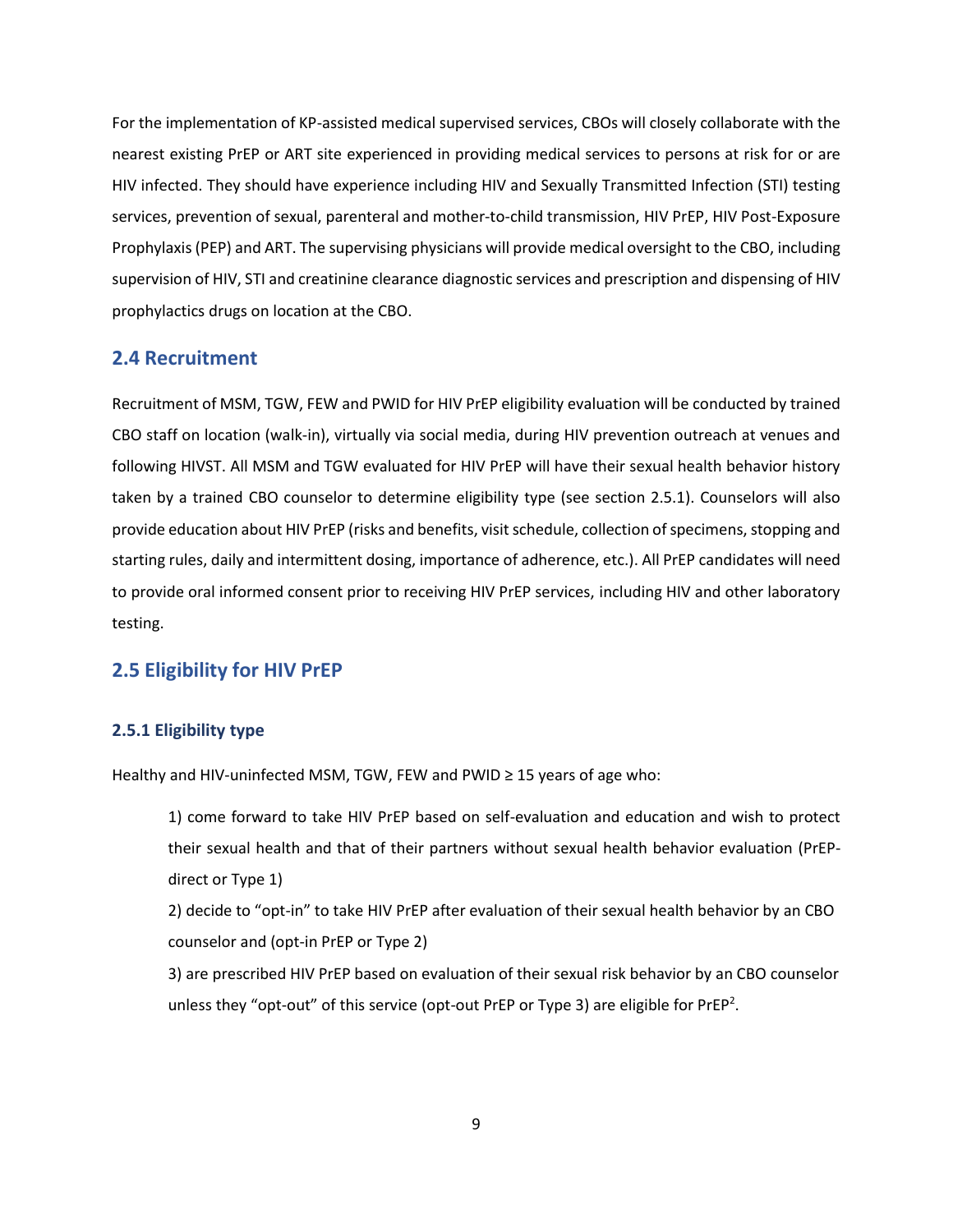#### <span id="page-10-0"></span>**2.5.2 Eligibility type indicators**

#### *2.5.2.1 PrEP-direct*

MSM, TGW, FEW and PWID eligible for PrEP-direct services are those who want to take HIV PrEP based on self-evaluation and -education and who wish to protect their sexual health and that of their partners (if none of the ineligibility criteria applies). In these cases, there is no need for sexual behavior history taking to determine opt-in- or opt-out PrEP eligibility type. PrEP-direct candidates will proceed straight to project procedures and will have a visit schedule of activities similar to that of all other PrEP clients. PrEPdirect candidates can walk-in, may make an appointment through social media, during prevention outreach activities or via the HIVST website (khmertest.org).

#### *2.5.2.2 Opt-in PrEP*

Opt-in PrEP eligibility is suitable for MSM, TGW, FEW and PWID who may consider taking HIV PrEP now or later based on evaluation and discussion of their sexual behavior with an CBO counselor. This option is also available for MSM who are currently not at-risk for HIV-infection but may become at-risk any times in the future. Opt-in PrEP is particularly indicated for MSM and TGW who wish to take control of their sexual health in situations where safer-sex options are difficult or impossible to negotiate or when they are unsure of the sexual health behavior or HIV-status of their sexual partner(s).

#### *2.5.2.3 Opt-out PrEP*

Opt-out PrEP eligibility applies to MSM, TGW, FEW and PWID who are in need HIV PrEP based on evaluation and discussion of their sexual health behavior with an CBO counselor. These men and women are at high-risk for HIV infection and will be prescribed HIV PrEP unless they choose not to participate in the HIV PrEP program.

#### <span id="page-10-1"></span>**2.5.3 Ineligibility**

Ineligible criteria are similar to those used in project Khmer PrEP. Ineligibilities are MSM and TGW who:

- $1$  < 15 years of age
- 2) are HIV infected (reactive  $4<sup>th</sup>$  Gen HIV ab/ag rapid test)
- 3) present symptoms of acute antiretroviral syndrome
- 4) have poor renal function (creatinine clearance (< 50 mL/min)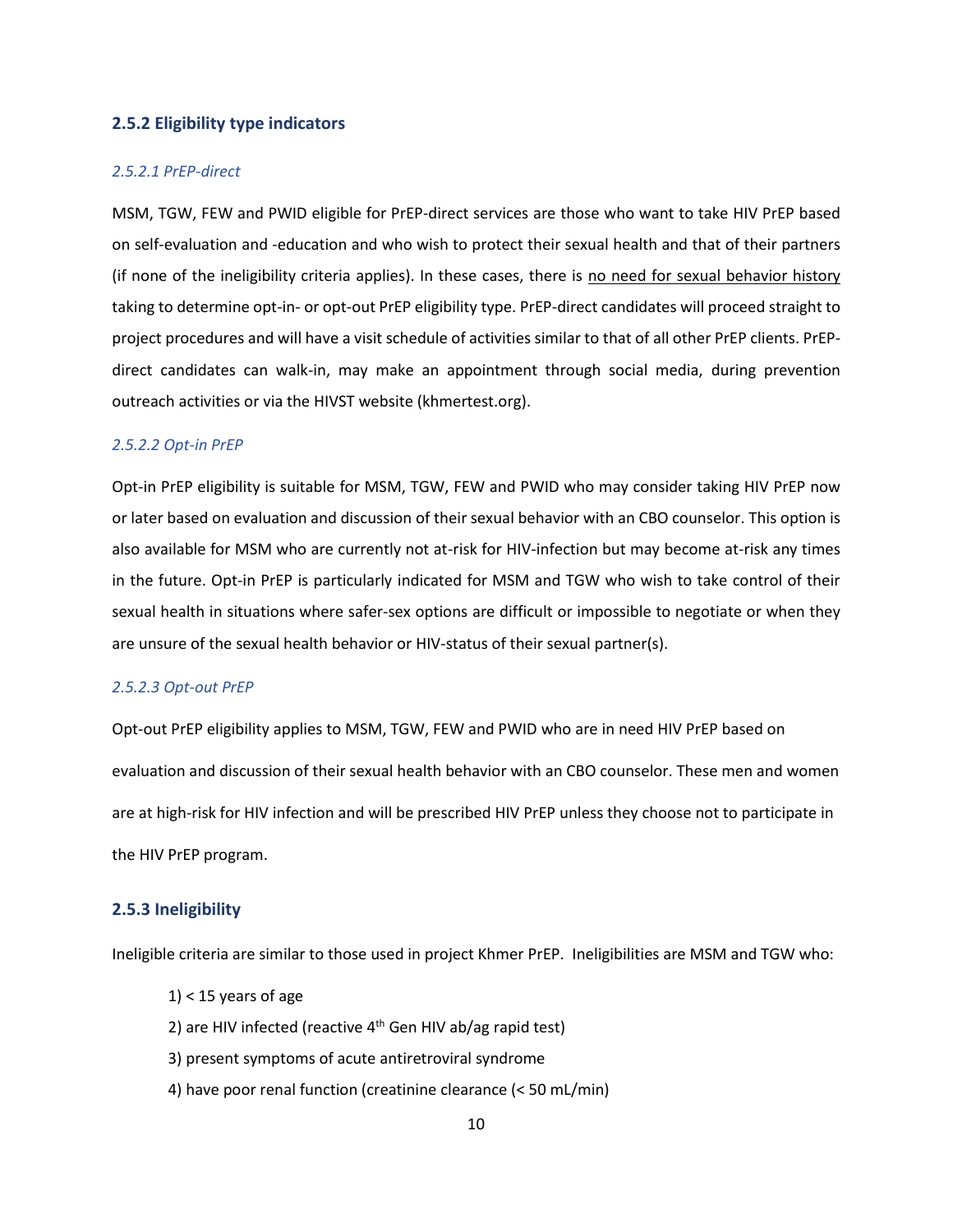- 5) do not understand HIV PrEP or are unable or unwilling to take PrEP as instructed
- 6) cannot or do not want to comply with the HIV PrEP visit schedule and collection of specimens
- 7) do not provide oral informed consent to take HIV PrEP
- 8) have exclusionary medical or other conditions (at the discretion of the project physician).

**Note:** gender-affirming hormone therapy is not a contra-indication for HIV PrEP. PrEP clients with chronic or acute hepatitis B infection may take PrEP under guidance of a physician.<sup>11</sup>

#### <span id="page-11-0"></span>**2.6 HIV PrEP regimens**

PrEP clients will have a choice between taking a daily or event-driven HIV PrEP regimen. The pros and cons and suitability of the different PrEP regimens will be discussed with the client by the CBO counselor prior to enrollment. Clients may also decide to shift between regimens, depending on their sexual lifestyle, relationship status and changes therein. Oral co-formulated tenofovir+lamivudine (TDF/3TC) is the preferred PrEP regimen in Cambodia and can be used safely and effectively for considerable time.<sup>10, 12</sup> PrEP can be taken daily (by all KP types) or intermittently (by MSM or TGW not on feminizing hormones) for short periods of time or around single events of possible HIV exposure. Daily continuous PrEP use has been shown to facilitate adherence<sup>13</sup> because of its routine character and the unpredictability of HIV risk in many situations and persons. For MSM who can plan or predict possible exposure and have limited numbers of partners or high-risk sexual encounters, Event-Driven (ED) PrEP may be the preferred regimen. Dosing, starting and stopping rules and adherence to PrEP recommendations are summarized below.

#### <span id="page-11-1"></span>**2.6.1 PrEP daily dosing**

This regimen is recommended for individuals who are at continuous risk or who cannot predict possible exposure to HIV infection. To be effective (98% protection against HIV infection), PrEP clients must initially take one pill daily for seven days to be considered protected and then continue one pill every day thereafter. If clients opt for daily dosing and will have sexual intercourse during those first seven days, they should protect themselves by using condoms appropriately and consistently. MSM clients initiating ED dosing may elect to continue as daily PrEP by initiating with the two-pill loading dose and daily dosing thereafter. Daily dosing is recommended for TGW, and women may not be protected until they have taken PrEP on seven consecutive days. PrEP issue levels in the neo-vagina and rectum of TGW who are on hormone therapy have been found lower lower, $14$  and ED PrEP may therefore be less protective and is thus not recommended for use this population.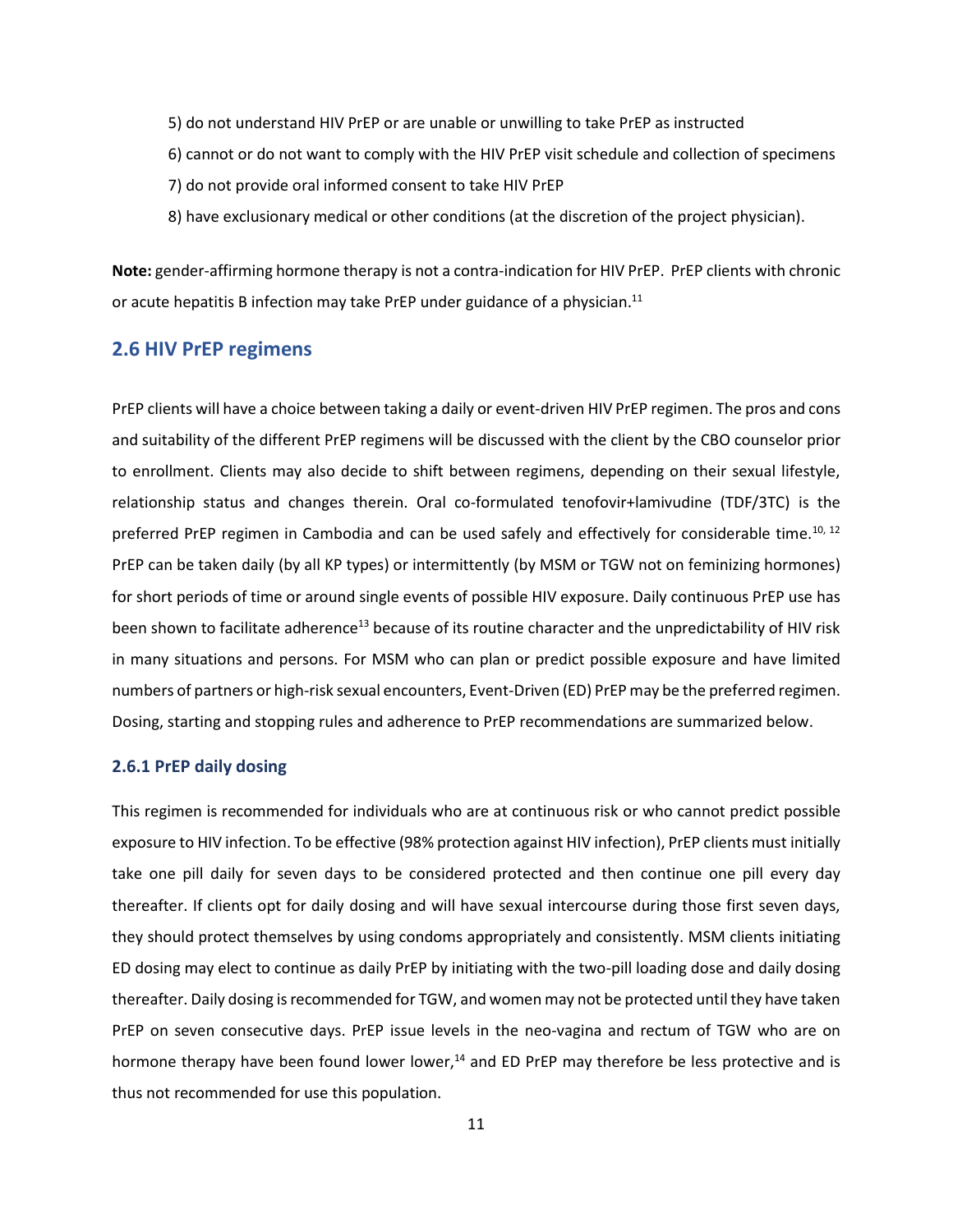#### <span id="page-12-0"></span>**2.6.2 Event Driven dosing**

For the cisgender men, transgender women NOT taking gender-affirming hormones and non-binary individual assigned male at birth NOT taking gender-affirming hormones who may have only occasional exposure to HIV infection (such as those in eligibility Types 1 and 2), the ED dosing may be the regimen of choice. ED PrEP is taken in a 2+1+1 dose scheme and has the same efficacy as daily dosing.<sup>15</sup> The 2+1+1 means that two PrEP pills (same PrEP drug as daily dose) are taken at least two hours but not over 24 hours before having sex and is continued as one pill per day for while sexual exposure is continuing and then 2 additional days after it has ended (e.g. two consecutive days after a 'one night' stand.<sup>15</sup>

#### <span id="page-12-1"></span>**2.6.3 Stopping rules**

TGW, FEW and PWID who want to stop taking PrEP due to changes in behavior or relationship status, will need to continue taking daily PrEP for seven days after their last exposure. The same applies to MSM, but for this group one pill per day for two days after the most recent exposure is sufficient.

### <span id="page-12-2"></span>**2.7 Visit schedule and activities**

The visit schedule and activities of KP-assisted same-day HIV PrEP service delivery will be similar to those used in project KhmerPrEP (see Table 2). Following enrollment (M0), follow-up will occur at month 1 (M1), month 3 (M3) and every 3 months thereafter. CBO staff will be responsible for record taking and the completion of data forms (see **Table 2**). The eligibility checklist in the previous Form 2 can be used by CBO counselors for evaluation and discussion of sexual behavior with potential PrEP clients.

**Note:** Some of the data collected and procedures conducted at a CBO DIC will be different from those performed at local government and NGO clinics. Due to limited medical capacity, baseline and follow-up clinical exam will be limited to taking of vital signs (heart rate and blood-pressure), evaluation of symptoms of acute retroviral syndrome (acute HIV infection), presence of anogenital discharge (STI) and PrEP side effects (follow-up only). In case vital signs are abnormal, symptoms, discharge or side-effects are present, the client will be referred to the project physician at the supervising medical clinic. This will also be the procedure in case of other medical health issues or emergencies.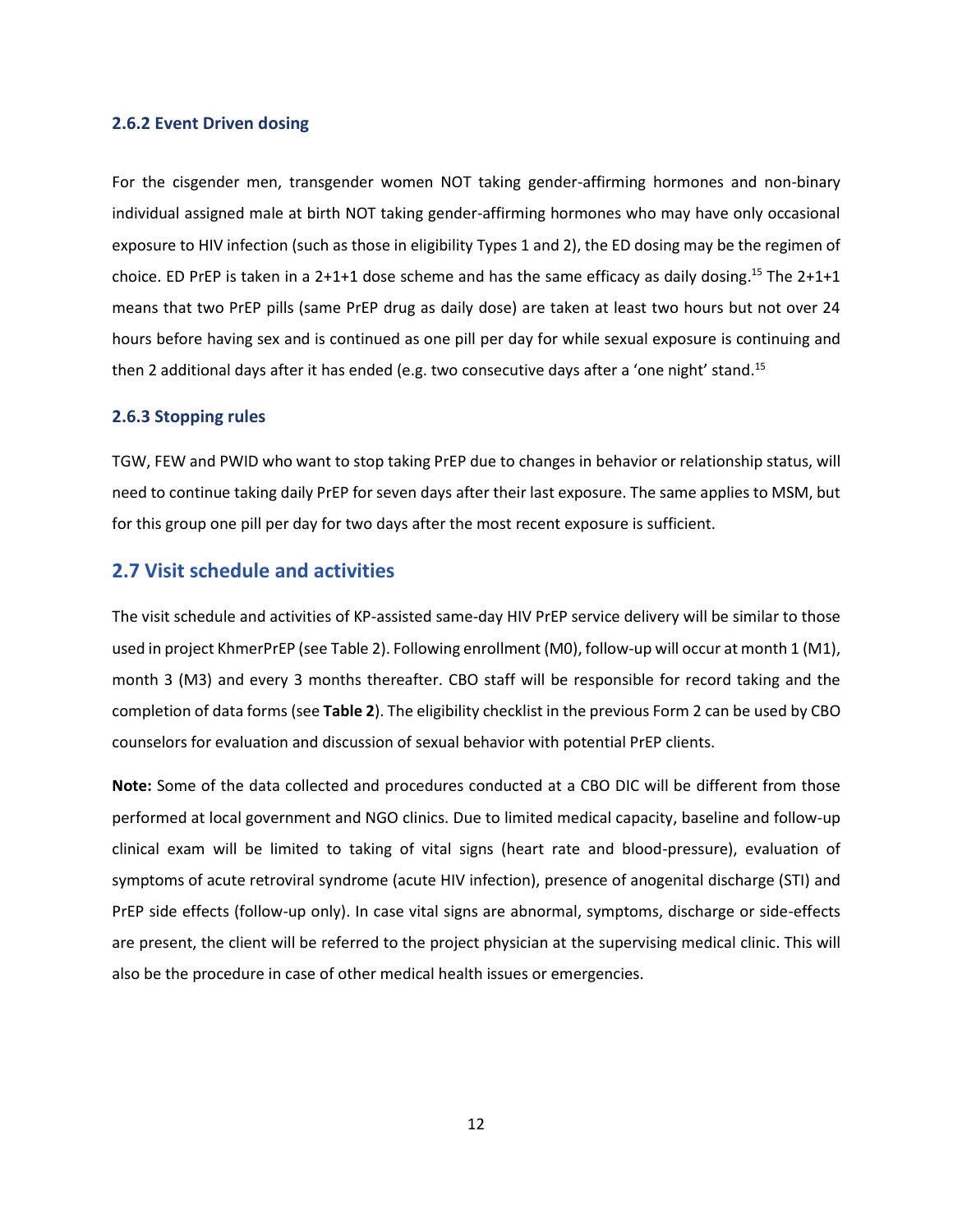| Table 2 Key-population assisted HIV PrEP service delivery: visit schedule and activities |                        |                |    |         |                                           |
|------------------------------------------------------------------------------------------|------------------------|----------------|----|---------|-------------------------------------------|
|                                                                                          |                        |                |    | Every 3 |                                           |
| Form                                                                                     | Activities/month       | M <sub>0</sub> | M1 | months  | Comments                                  |
| 0                                                                                        | Instructions           |                |    |         |                                           |
| $\mathbf{1}$                                                                             | Client intake          | X              |    |         | Contact information                       |
| $\overline{2}$                                                                           | Eligibility evaluation | X              |    |         | Determine eligibility type and discussion |
|                                                                                          |                        |                |    |         | of dosing regimens                        |
|                                                                                          | Baseline clinical exam | X              | X  | X       | Blood pressure, heart rate, acute         |
| 3                                                                                        |                        |                |    |         | retroviral syndrome, anogenital           |
|                                                                                          |                        |                |    |         | discharge, medical problems, refer to     |
|                                                                                          |                        |                |    |         | physician if indicated                    |
|                                                                                          | Laboratory testing     |                |    |         |                                           |
|                                                                                          | 4th Gen HIV Ab/Ag      | X              | X  | X       | If HIV + refer to physician               |
|                                                                                          | TPHA (syphilis)        | X              |    | X       | If TPHA+ refer to physician               |
|                                                                                          | Creatinine             |                |    |         | Clients aged <30 years with no kidney-    |
|                                                                                          |                        |                |    |         | related comorbidities require no          |
|                                                                                          |                        |                |    |         | creatinine clearance (CrCl) testing to    |
|                                                                                          |                        |                |    |         | monitor renal function; clients 30-49     |
|                                                                                          |                        |                |    |         | should have CrCl check 1-3 months after   |
| 4                                                                                        |                        |                |    |         | initiating PrEP and if <90ml/min checked  |
|                                                                                          |                        |                |    |         | every 6-12 months; anyone with history    |
|                                                                                          |                        |                |    |         | of renal disease or $>$ 50 years of age   |
|                                                                                          |                        |                |    |         | should have CrCl 1-3 months after         |
|                                                                                          |                        |                |    |         | initiating and every 6-12 months          |
|                                                                                          |                        |                |    |         | thereafter. Please see the WHO            |
|                                                                                          |                        |                |    |         | recommendations for renal function        |
|                                                                                          |                        |                |    |         | monitoring for oral PrEP Table 1 in the   |
|                                                                                          |                        |                |    |         | Annex 1.                                  |
|                                                                                          | HCVAb, HbsAg           | X              |    |         | If reactive refer to physician            |
| 5                                                                                        | M1 visit record        |                | X  |         |                                           |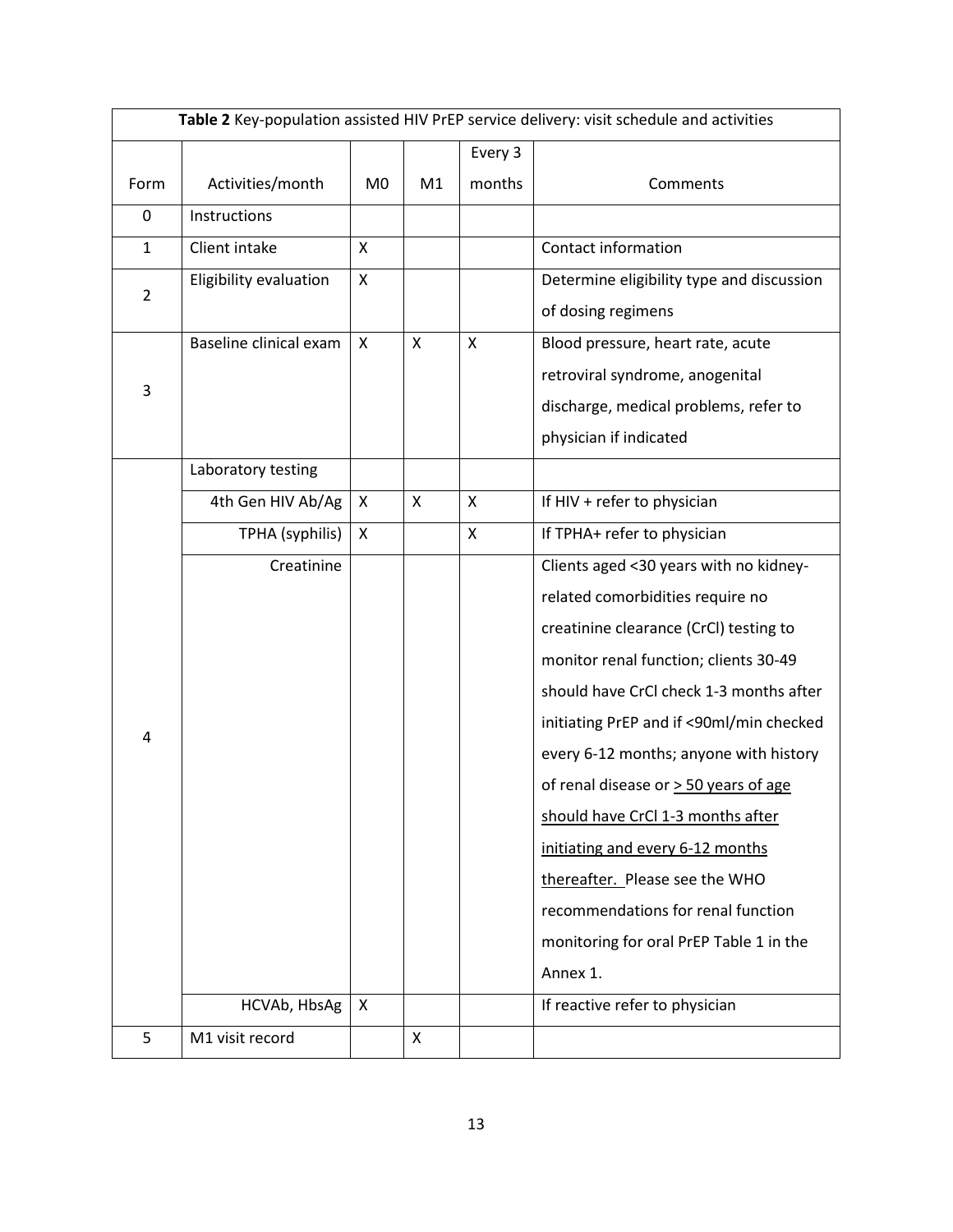| 6              | Intimate partner<br>violence                 | X |   | X            | Questionnaire                                                                                                                                         |
|----------------|----------------------------------------------|---|---|--------------|-------------------------------------------------------------------------------------------------------------------------------------------------------|
| $\overline{7}$ | Behavioral and<br>adherence<br>questionnaire | X |   | X            | Questionnaire                                                                                                                                         |
| 8              | Follow-up clinical<br>exam                   |   |   | X            | Blood pressure, heart rate, acute<br>retroviral syndrome, anogenital<br>discharge, side-effects, medical<br>problems, refer to physician if indicated |
| 9              | Discontinuation                              |   |   |              | If applicable                                                                                                                                         |
| 10             | Transfer out                                 |   |   |              | If applicable                                                                                                                                         |
| 11             | Restart                                      |   |   |              | If applicable                                                                                                                                         |
| 12             | Pill counting and<br>dispensing              | X | X | $\mathsf{X}$ |                                                                                                                                                       |

# <span id="page-14-0"></span>**2.8 Project flow, tasks, and responsibilities**

#### <span id="page-14-1"></span>**2.8.1 Community-Based Organization**

Figure 2 below describes the flow, tasks, and responsibilities of KP assisted same-day HIV PrEP service delivery. From left-to-right, clients walk-in or are reached and recruited by CBO outreach and onlineteams or from HIVST. The several activities will be performed by CBO lay counselors including:

- Sexual behavior history is not discussed with PrEP-direct clients unless the client desires to discuss or has questions. However, a sexual history is taken and discussed with all other clients to determine whether they should be further evaluated as opt-in or opt-out PrEP clients.
- CBO counselor will explain and discuss the two dosing regimens (daily and ED) with all PrEP candidates before they proceed to collection of blood and urine. ED will **not** be discussed with Type 3 clients. They should take daily PrEP.
- Rapid testing of blood and urine will be performed on-site immediately after collection. Scan or photograph the results and send to the physician at Hub site of clinic or hospital for evaluation.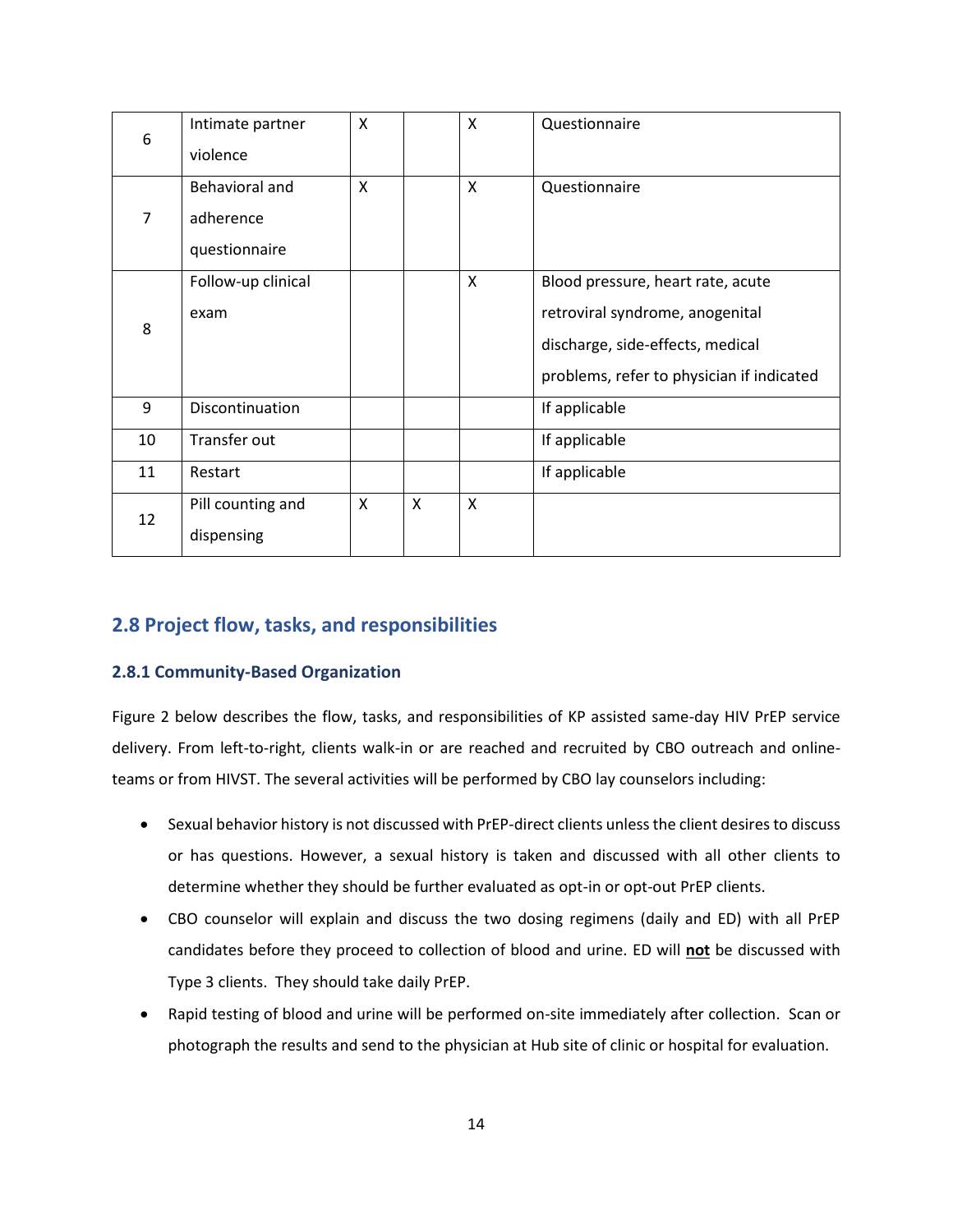- Meanwhile, other procedures are conducted, such as clinical exam and completion of questionnaires. If clients test HIV Ab/Ag negative and have not more than one protein present on the creatinine urine dipstick test or creatinine clearance > 50ml/mn, the physician at Hub site will notify the on-site pharmacy that HIV PrEP can be dispensed.
- CBO staff will be responsible for record taking using the data entry forms listed in table 2.
- CBO staff will be responsible for request monthly supply of drug and test kits and send to Hub site.



#### **Figure 2: Key Population-assisted same-day HIV PrEP service delivery**

#### <span id="page-15-0"></span>**2.8.2 Supervising Medical Clinic (Hub site)**

- Physicians will review the scan documents (as reference and upload to DHIS2)-clinical criteria (Form 3) and lab test result (Form 4) and then, immediately inform or approve to CBO through PrEP real time database
- Physicians at Hub site will prescribe PrEP drug to PrEP client after approval by clicking **"yes"** on prescription box in DHIS2 tracker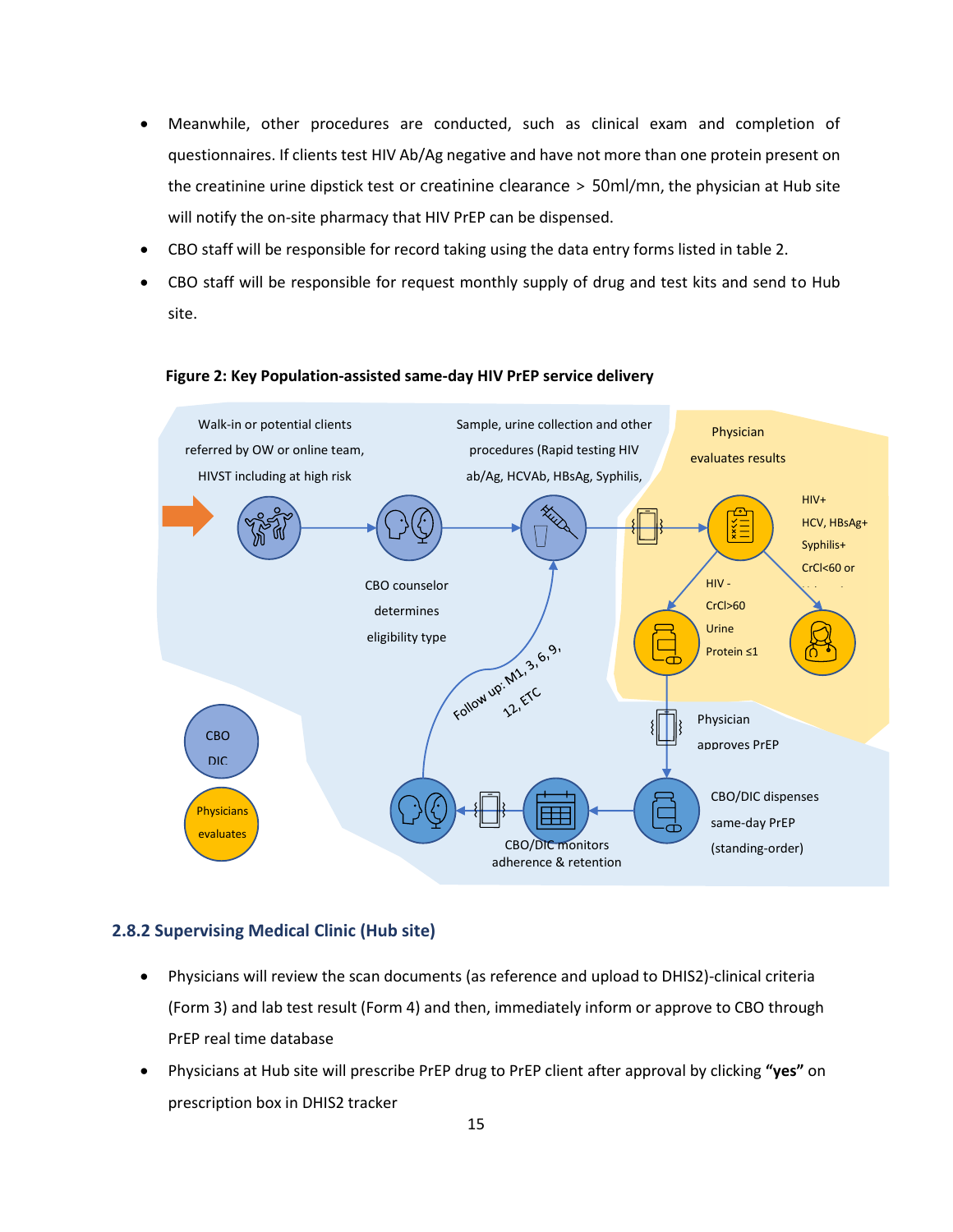- If clients test HIV Ag/Ab positive, they will be referred to the project physician for further evaluation and management:
	- $\circ$  All those who test hepatitis C virus (HCV-Ab) or hepatitis B surface antigen (HBsAg) reactive or who have a reactive *Treponema pallidum* hemagglutination assay (TPHA), will be referred to the Hub site for further evaluation and management.
	- $\circ$  Any client with more than 1+ protein present in urine, will be referred to a commercial lab for creatinine clearance testing. If <50ml/min, they will be referred to Hub site. If >50ml/min, the results will be sent to Hub site for confirmation by the Hub physician that PrEP can be initiated or stopped.
- The pharmacist and stock manager of Hub site will compile the quantities of ARV PrEP drugs and test kits which request by CBO before submission to NCHADS for the quarterly supply.

#### <span id="page-16-0"></span>**2.8.3 NCHADS and technical advisory staff**

- **Technical team of NCHADS including ACU, BCC and STI units:** Will oversee the PrEP implementation at all stages of implementation including demand creation. NCHADS technical team will provide training to CBO before starting **PrEP delivery.**
- **Data Management Unit:** CBO, CBO PrEP implementation procedure, data management and reporting using DHIS 2 tracker are under the management of data management unit of NCHADS.

## <span id="page-16-1"></span>**2.9 Adherence and retention**

Importance of PrEP adherence will be addressed at enrollment and every follow-up visit by an CBO counselor. During follow-up, counseling will be supported by client pill taking and exposure self-report and left-over pill-count. Those who are poorly adherent but are willing and eligible to continue PrEP should be given additional adherence counseling or referred to peer-based adherence support services. Those with persistent insufficient adherence (<4 pills per week for daily use and repeated unprotected exposures for intermittent use) after counseling may compromise both PrEP efficacy and individual safety, which may lead to HIV drug resistant and should therefore be taken off PrEP (to be decided after consultation of the Hub physician).

Apart from PrEP adherence, project retention is of significance. Retention will be maximized by arranging fixed visit dates and times, appointment cards for participants, SMS, social media or email reminders and direct contact by an CBO counselor by phone call or social media application in case of no-show. Clients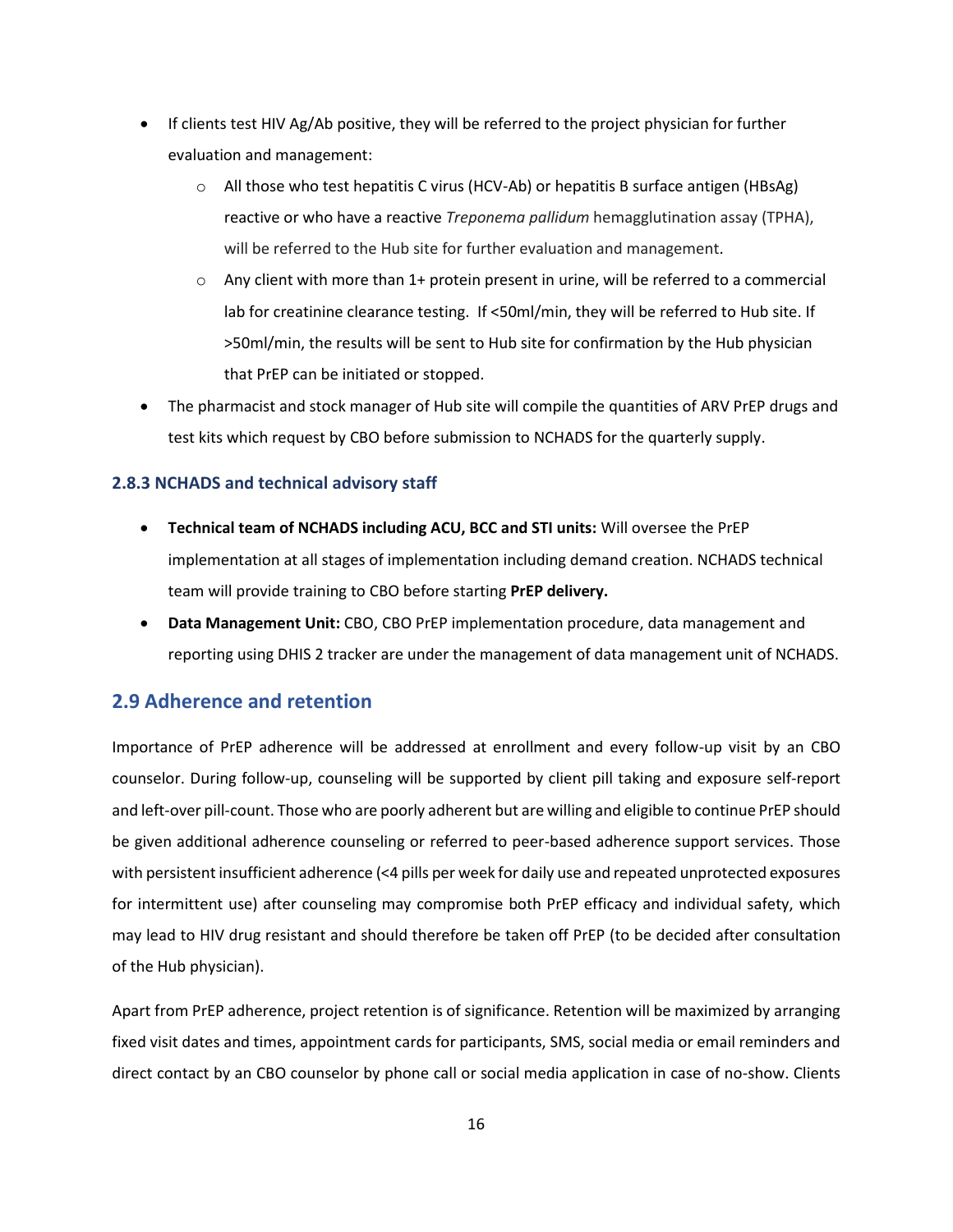will be considered lost-to-follow-up if two consecutive visits are missed. Since HIV exposure may not be continuous, clients may decide to discontinue PrEP and restart later. In this case, discontinuation, and restart forms (Forms 9 and 11) will need to be completed. If a client is referred to a clinic or hospital for medical or other reasons, a transfer out form is available (Form 10). This may be followed by completion of a restart form should the client return and reinitiate PrEP.

#### <span id="page-17-0"></span>**2.10 On-site pharmacy**

Good pharmacy practices are essential for successful implementation of HIV PrEP service delivery. This includes proper storage, stock management, and record-taking of dispensed, returned and disposed HIV PrEP drugs. Drugs need to be stored in a locked cabinet with controlled access by designated persons only. Records need to be taken of whom unlocked the cabinet on what day and time, and how many bottles of drugs were taken out. Room temperature should be monitored to assure that the drug will not be damaged by excess heat. A dedicated CBO staff member should be tasked with management of the onsite pharmacy and timely ordering of sufficient drugs to serve new and returning HIV PrEP clients. The onsite pharmacy manager will also oversee the ordering, storage and stock management of blood and urine collection materials, labelling, rapid tests (HIV, TPHA, HCV, HBsAg, urine protein and safe disposal of used materials and laboratory waste.

# <span id="page-17-1"></span>**3 Coordination and monitoring**

# <span id="page-17-2"></span>**3.1 Coordination and technical support**

Monthly coordination meetings will be arranged to review implementation as well as to address any challenges that may arise during this time. CBO staff will set up the date and time schedule of meetings, prepare the agenda and take minutes. Attendees will be from CBO, NCHADS, FHI360 EpiC and other partners. Technical support will be provided as needed by NCHADS and FHI360 EpiC staff.

## <span id="page-17-3"></span>**3.2 Monitoring and evaluation**

The standard tool for PrEP monitoring and evaluation will be used to track progress of KP-assisted HIV PrEP service delivery. CBO staff will be responsible for data recording and entry using real-time PrEP data tracker using DHIS2 system that is part of the national prevention database (NPD) (link here: [https://npd.nchads.org\)](https://npd.nchads.org/).The real-time PrEP data tracker in DHIS2 will automate aggregate data from every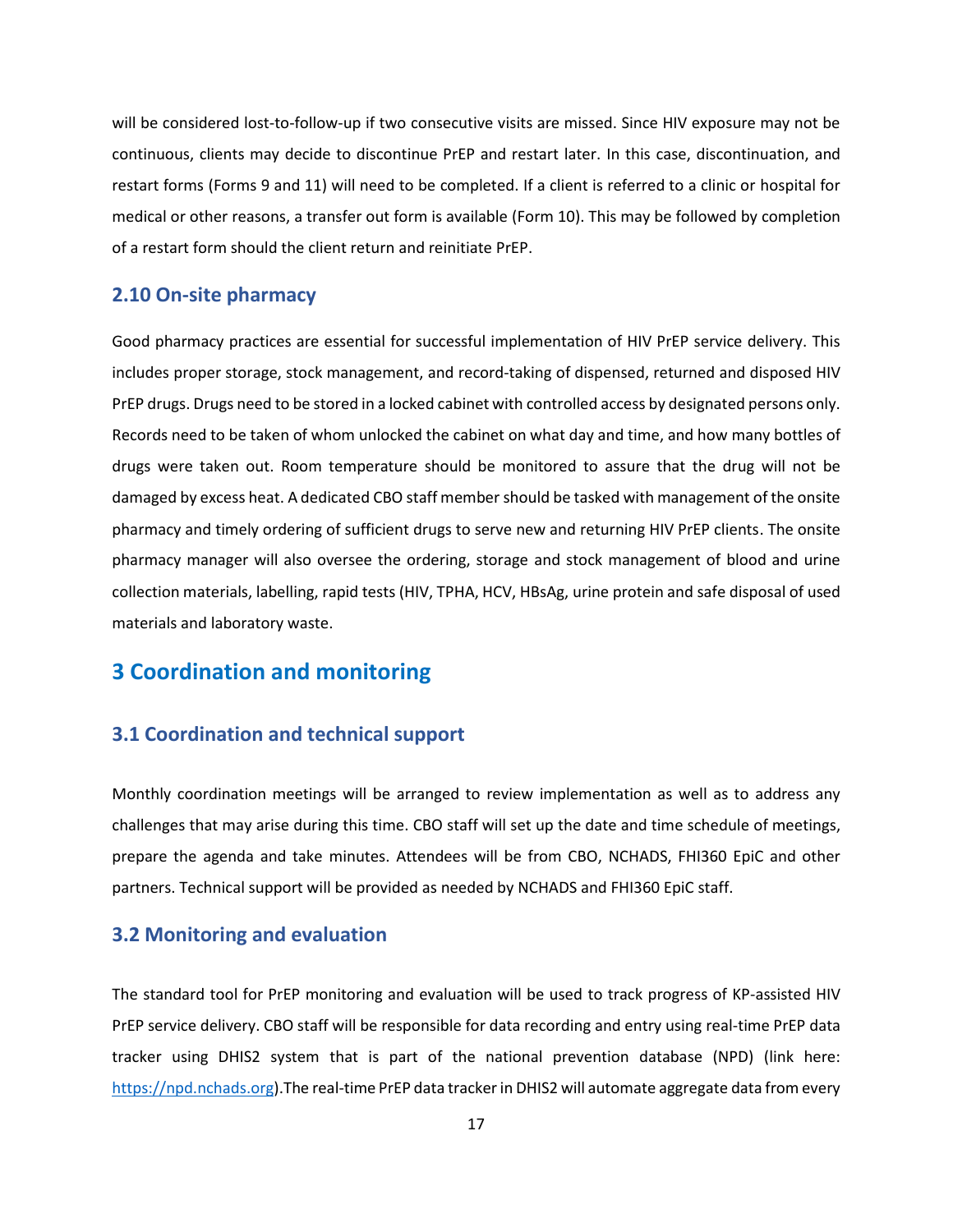PrEP site into the national prevention database and make data available for users at site level for both community and health facility, provincial level and the national level so that key stakeholders involved in the PrEP implementation, technical support and management will be able to access PrEP data (PrEP dashboard in DHIS2) and use data to improve program performance. Data management unit (DMU) of NCHADS will review data in DHIS2 system frequently (biweekly basis) to ensure consistency, accuracy and completeness of reported data in the systema and will communicate with PrEP sites and CBOs to ensure data quality.

Key indicators of KP-assisted same-day HIV PrEP service delivery for MSM and TGW are:

- Number of clients who were offered HIV PrEP (by client types)
- Number and percent of clients who underwent eligibility screening
- Number and percent of clients by type of eligibility or reasons for ineligibility
- Number and percent of clients who initiated PrEP (same-day or otherwise and by regimen, daily or ED)
- Number and percent of clients retained by visit number (M1, M3, M6, M9, M12 and so on)
- Number and percent of clients with PrEP interruption (by discontinuation, transfer out, restart and lost-to-follow-up).
- Number and percent of HIV seroconverted clients
- Number and percent of HIV seroconverted clients who were successfully referred for ART

It is very important to have a frequently meeting, can be monthly and quarterly, among PrEP implementers under the leadership of NCHADS to review data of core indicators to see the progress of the implementation, identify challenges, and define possible solution to overcome challenges.

# <span id="page-18-0"></span>**4 Training**

Before KP-assisted same-day HIV PrEP delivery can be implemented, appropriate training of community members who will serve as lay providers is crucial. The following training schedule (see table 3) aims to educate CBO staff members, counselors, and other volunteers about the essentials of KP-assisted PrEP delivery and all activities, roles and responsibilities that are part of this process.

18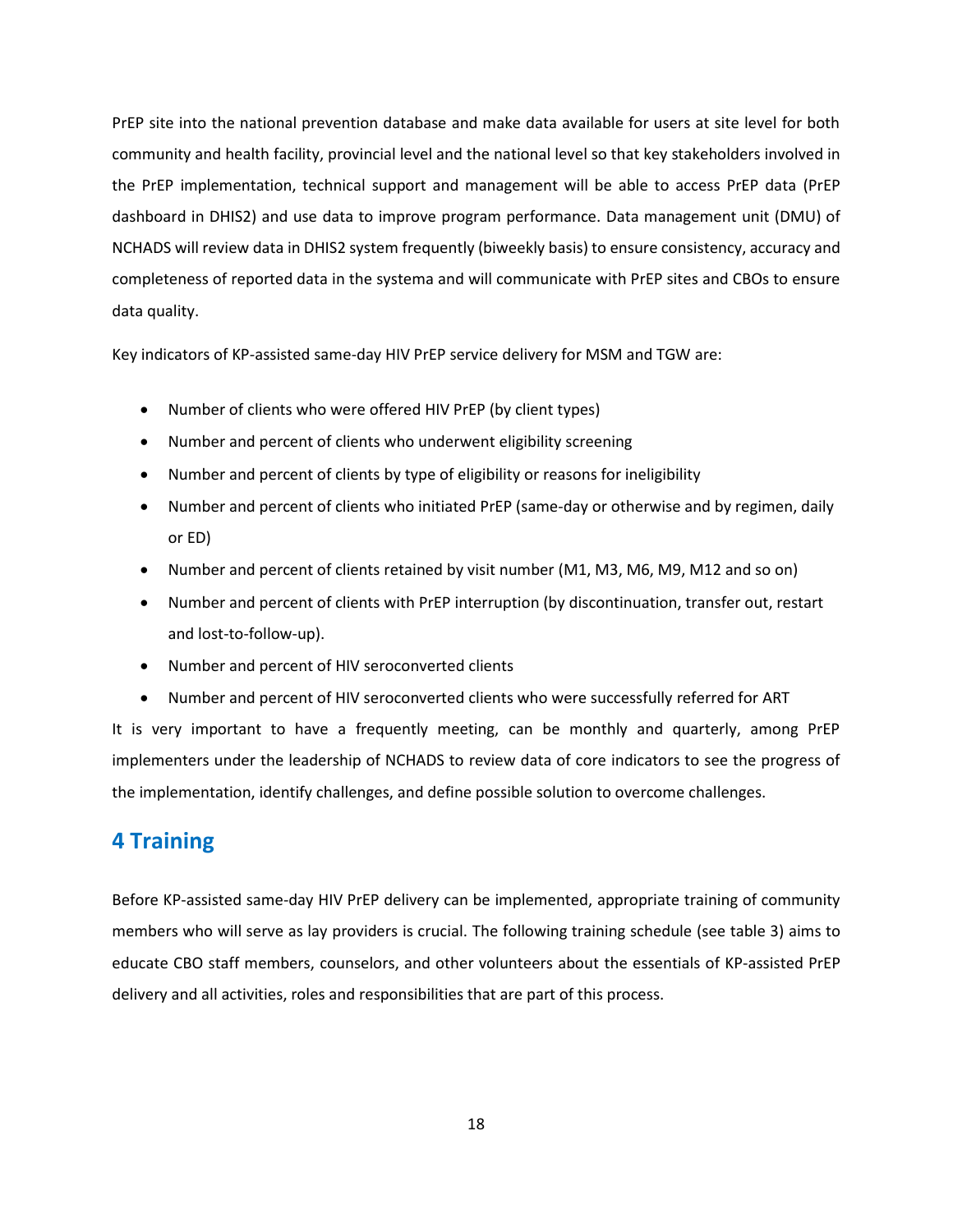| Table 3 Key-population assisted HIV PrEP service delivery: training schedule |                                            |              |  |  |
|------------------------------------------------------------------------------|--------------------------------------------|--------------|--|--|
| Subjects                                                                     | Training methods                           | Time         |  |  |
| 1 PrEP                                                                       |                                            | 2 hours      |  |  |
| What is PrEP, why do we need it and for who is it?<br>٠                      | Lecture, PowerPoint<br>$\bullet$           |              |  |  |
| KP-assisted same-day HIV PrEP service delivery,                              | presentation                               |              |  |  |
| why do we need it?                                                           | Q and A<br>$\bullet$                       |              |  |  |
| How to take PrEP? different regimens?<br>$\bullet$                           |                                            |              |  |  |
| 2 Project flow, visit schedule, and activities                               |                                            | 2 hours      |  |  |
| PrEP education                                                               | Lecture, PowerPoint                        |              |  |  |
| <b>Eligibility screening</b>                                                 | presentation                               |              |  |  |
| Discussion of PrEP regimens<br>٠                                             | Q and A<br>$\bullet$                       |              |  |  |
| Enrollment and follow-up visits                                              |                                            |              |  |  |
| Record taking<br>$\bullet$                                                   |                                            |              |  |  |
| Clinical exam<br>$\bullet$                                                   | Lecture, PowerPoint<br>$\bullet$           | $2 \times 2$ |  |  |
| Specimen collection                                                          | presentation                               | hours        |  |  |
| Rapid testing                                                                | Practice collection and                    |              |  |  |
| Scanning, communicating and storage of results                               | testing of specimens                       |              |  |  |
| Disposal of medical waste                                                    | Practice questionnaire taking<br>$\bullet$ |              |  |  |
| Behavioral, adherence, and intimate partner                                  | Q and A                                    |              |  |  |
| violence questionnaires                                                      |                                            |              |  |  |
| Motivational counseling<br>$\bullet$                                         | Lecture, PowerPoint<br>$\bullet$           | 2 hours      |  |  |
| Adherence counseling                                                         | presentation                               |              |  |  |
| Appointment scheduling and retention                                         | Role-play and practice in                  |              |  |  |
| Discontinuation, transfer-out and restart                                    | pairs                                      |              |  |  |
|                                                                              | Q and A                                    |              |  |  |
| 3 Good on-site pharmacy practices                                            | Lecture, PowerPoint                        | 2 hours      |  |  |
| Receiving, storing and controlled access of drugs                            | presentation                               |              |  |  |
| and test kits                                                                | Q and A<br>$\bullet$                       |              |  |  |
| Stock management and ordering                                                |                                            |              |  |  |
| Receiving results of HIV and Cr testing                                      |                                            |              |  |  |
| Drug dispensing and disposal of returned drugs                               |                                            |              |  |  |
| Record keeping                                                               |                                            |              |  |  |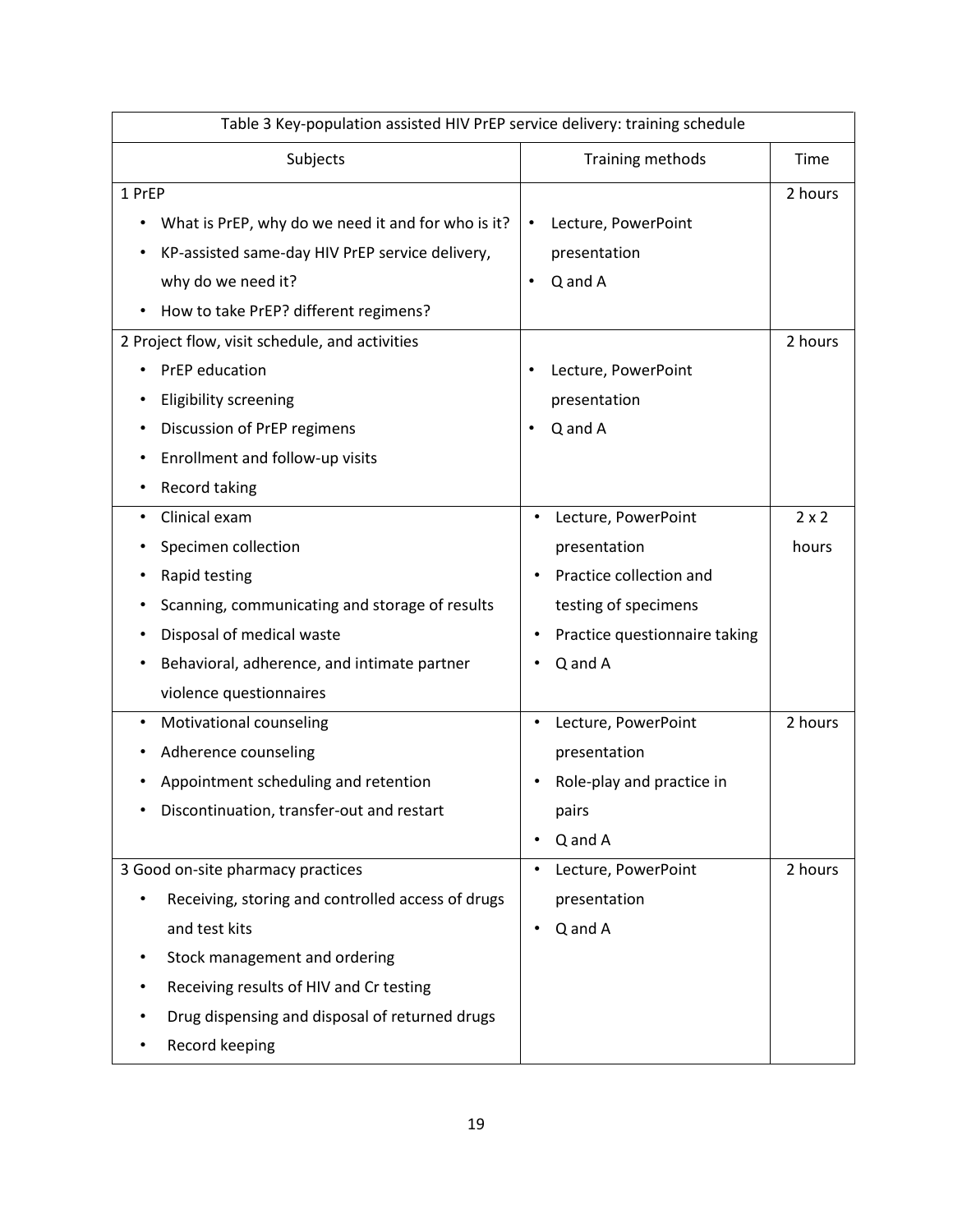| Table 3 Key-population assisted HIV PrEP service delivery: training schedule |                                                                                |              |  |  |  |
|------------------------------------------------------------------------------|--------------------------------------------------------------------------------|--------------|--|--|--|
| Subjects                                                                     | Training methods                                                               | Time         |  |  |  |
| 4 Summary and post-training knowledge assessment                             | Lecture, PowerPoint<br>presentation<br>Self-completed questionnaire<br>Q and A | 2 hours      |  |  |  |
| Duration of training                                                         |                                                                                | 14 hours     |  |  |  |
|                                                                              |                                                                                | $= 2.5$ days |  |  |  |

Annex 1: Renal function monitoring for oral PrEP in Cambodia

| <b>Population</b>            |           | <b>Initiation</b> | Follow-up                                                                  |
|------------------------------|-----------|-------------------|----------------------------------------------------------------------------|
| Kidney-related comorbidities | Age       |                   |                                                                            |
| No                           | $30$      | No                | No                                                                         |
| No                           | $30-49$   | No                | At M3 after initiation, If M3 (CrCl<90ml/min),<br>Follow up every 6 months |
| No                           | $\geq 50$ | Yes               | Every 6 months from M0                                                     |
| Yes                          | Any age   | Yes               | At M3 and every 6 months after M3                                          |

*\*Note: at any time, if PrEP clients suspected of Kidney-related comorbidities develop, then the CrCL should immediately done*.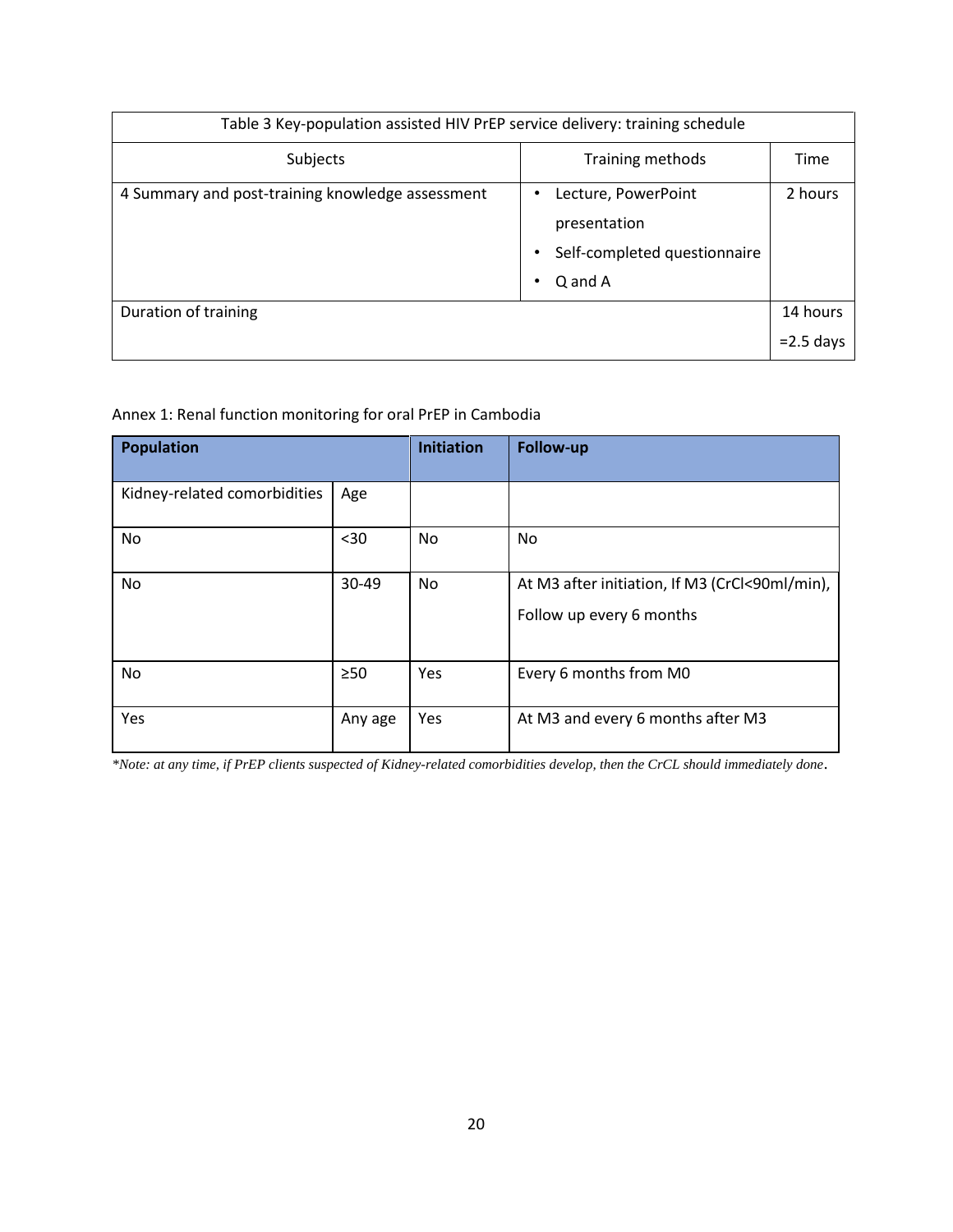# <span id="page-21-0"></span>**References**

1. Phalkun M. Integrated Biological and Behavioral Survey among Female Entertainment Workers (IBBS 2016). Available at: [https://www.nchads.org/Publication/SSS/EW%20IBBS%202017\\_170417\\_eng.pdf](https://www.nchads.org/Publication/SSS/EW%20IBBS%202017_170417_eng.pdf) (Verified July 2021). 2. Mburu G, Chhoun P, Chann N, Tuot S, Mun P, Yi S. Prevalence and risk factors of HIV infection among people

who inject drugs in Cambodia: findings from a national survey. Subst Abuse Treat Prevent Pol. 2019;14(1):42. 3. Phalkun M. Integrated Biological and Behavioral Survey among Men Who Have Sex with Men and Transgender Women in Cambodia 2019. Available at:

[https://www.nchads.org/Publication/SSS/IBBS\\_MSM\\_n\\_TW\\_2019\\_eng.pdf](https://www.nchads.org/Publication/SSS/IBBS_MSM_n_TW_2019_eng.pdf) (Verified July 2021).

4. National Center for HIV/AIDS, Dermatology and STD. Key populations size estimates Spectrum/Asian Epidemic Model. Phnom Penh: Ministry of Health; 2021.

5. van Griensven, F. Assess effective HIV PrEP service delivery models and demand creation activities for keypopulations in Cambodia. Phnom Penh: UNAIDS; 2021.

6. Zablotska IB, Selvey C, Guy R, Price K, Holden J, Schmidt HM, et al. Expanded HIV pre-exposure prophylaxis (PrEP) implementation in communities in New South Wales, Australia (EPIC-NSW): design of an open label, single arm implementation trial. BMC Public Health. 2018;18(1):210.

7. US Centers for Disease Control and Prevention. Recommendations for HIV Screening of Gay, Bisexual, and Other Men Who Have Sex with Men — United States, 2017. MMWR Morb Mort Wkly Rep. 2017;66:830-32.

8. UNAIDS, Unitaid, WHO. PrEP Innovation and Implementation in Asia and the Pacific: Virtual Regional Discussion (Webinar), Dec 15-16, 2020. Available at:<https://www.facebook.com/unaids.asiapacific/> (Verified July 2021).

9. Diversifying PrEP delivery models—what about differentiated service delivery for PrEP? Available at:

<https://www.avac.org/blog/diversifying-prep-delivery-models> (Verified July 2021). .

10. Consolidated guidelines on the use of antiretroviral drugs for treating and preventing HIV. Recommendations for a public health approach. Second edition. Geneva: World Health Organization; 2016. Available at: <https://www.who.int/hiv/pub/arv/arv-2016/en/> (Verified July 2021).

11. Concept-note on HIV pre-exposure prophylaxis (PrEP) implementation in Cambodia. Phnom Penh: Ministry of Health; 2019. Available online at: https://niph.org.kh/niph/uploads/library/pdf/GL199\_PrEP\_concept\_note-EN.pdf (Verified July 2021).

12. Technical update on treatment optimization: pharmacological equivalence and clinical interchangeability of lamivudine and emtricitabine: a review of current literature. Geneva: World Health Organization; 2012. Available at: [https://www.who.int/hiv/pub/treatment2/lamivudine\\_emtricibatine/en/](https://www.who.int/hiv/pub/treatment2/lamivudine_emtricibatine/en/) (Verified July 2021).

13. Wu HJ, Wen-Wei Ku S, Chang HH, Li CW, Ko NY, Strong C. Imperfect adherence in real life: a preventioneffective perspective on adherence to daily and event-driven HIV pre-exposure prophylaxis among men who have sex with men–a prospective cohort study in Taiwan. J Int AIDS Soc. 2021;24(5):e25733.